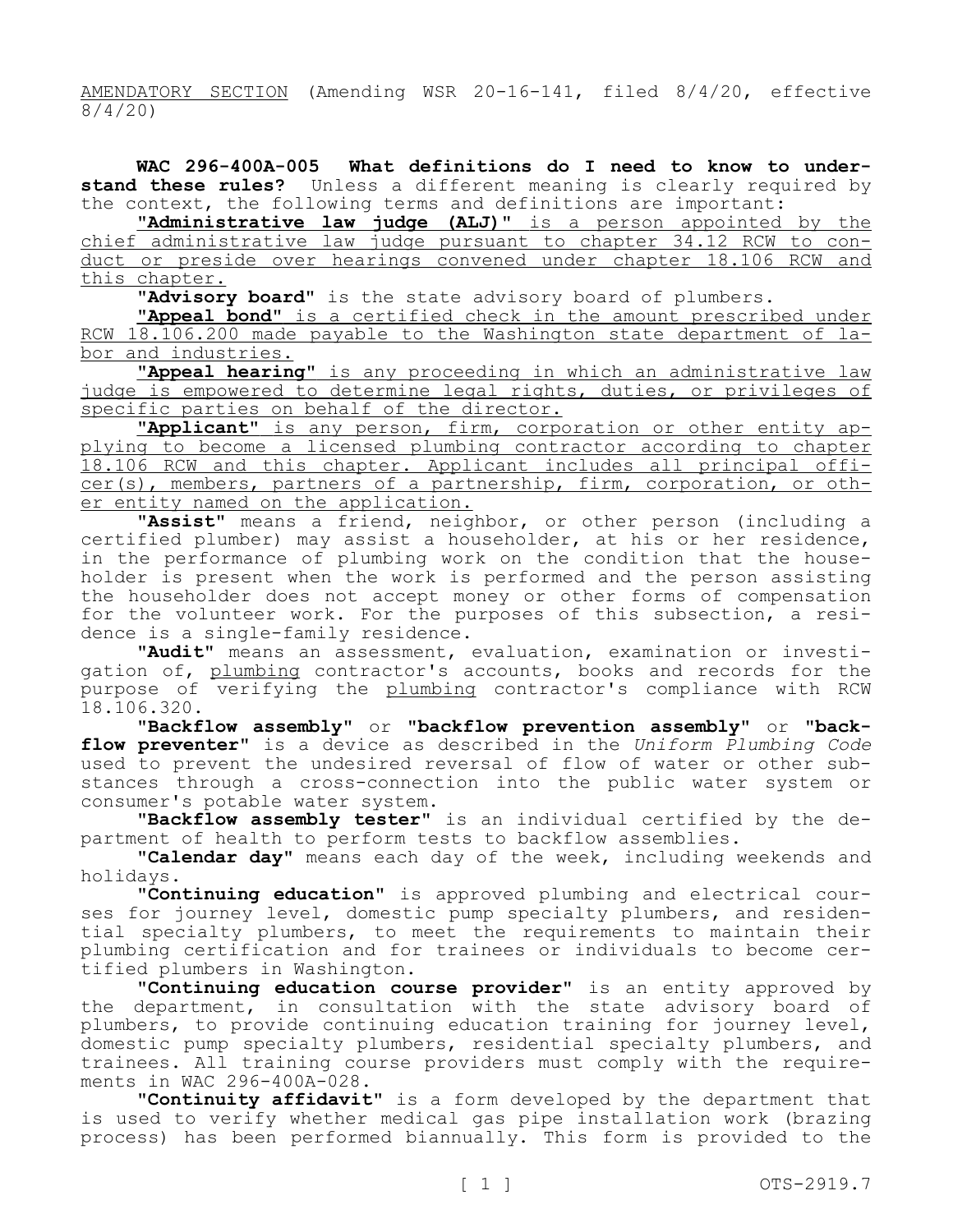department at the time of renewal by the person holding the medical gas piping installer endorsement and requires the notarized signature of the employer of the medical gas piping installer or another qualified verifier as determined by the department. Continuity is a visual examination by the employer of the brazing that was performed. The medical gas installer must also review the current medical gas code and sign the affidavit stating that they have done so.

((**"Contractor"** means any person, corporate or otherwise, who engages in, or offers or advertises to engage in, any work covered by the provisions of chapter 18.106 RCW by way of trade or business, or any person, corporate or otherwise, who employs anyone, or offers or advertises to employ anyone, to engage in any work covered by the provisions of chapter 18.106 RCW and is registered as a contractor under  $chapters 18.27 RCW.)$ 

**"Control"** means that the journey level plumber, specialty plumber, or temporary permit plumber is physically on-site at the start of each day and each and every job site to diagnose, direct, and lay out the plumbing work the trainee is to perform.

**"Course of study"** means classroom training and practical work experience in the plumbing industry as defined in WAC 296-400A-100.

**"Department"** is the department of labor and industries.

**"Director"** is the director of the department of labor and industries or designee.

**"Dispatcher"** means the contractor's employee who authorized the work assignment of the person employed in violation of chapter 18.106 RCW.

**"Final judgment"** means any money that is owed to a claimant as a result of court action against or settlement with a plumbing contractor and/or plumbing contractor's bond or assigned savings account with the department or any money that is owed the department as a result of a plumbing contractor's unsuccessful appeal of an infraction. Final judgment also includes any penalties assessed against the plumbing contractor and owed the department as a result of an infraction or notice of correction that has not been appealed, final tax warrants or any delinquent fees or penalties due.

**"Journey level plumber"** is anyone who has learned the commercial plumbing trade and has been issued a journey level certificate of competency by the department. A journey level plumber may work on plumbing projects including residential, commercial and industrial worksite locations.

**"Medical gas piping installer"** is anyone who has been issued a medical gas piping installer endorsement of competency by the department.

**"Medical gas piping systems"** are piping systems that convey or involve oxygen, nitrous oxide, high pressure nitrogen, medical compressed air, and other medical gas or equipment including, but not limited to, medical vacuum systems.

**"Multiunit"** is a multi-single family residence contained in a building or group of buildings that do not exceed three stories on any portion of the building.

**"Plumbing"** is that craft involved in installing, altering, repairing and renovating potable water systems, liquid waste systems and medical gas piping systems in the footprint of a building. Potable water systems, liquid waste systems, and medical gas piping systems are defined by the current *Uniform Plumbing Code* (UPC) and amendments adopted by the state building code council. All piping, fixtures, pumps and plumbing appurtenances that are used for rain water catch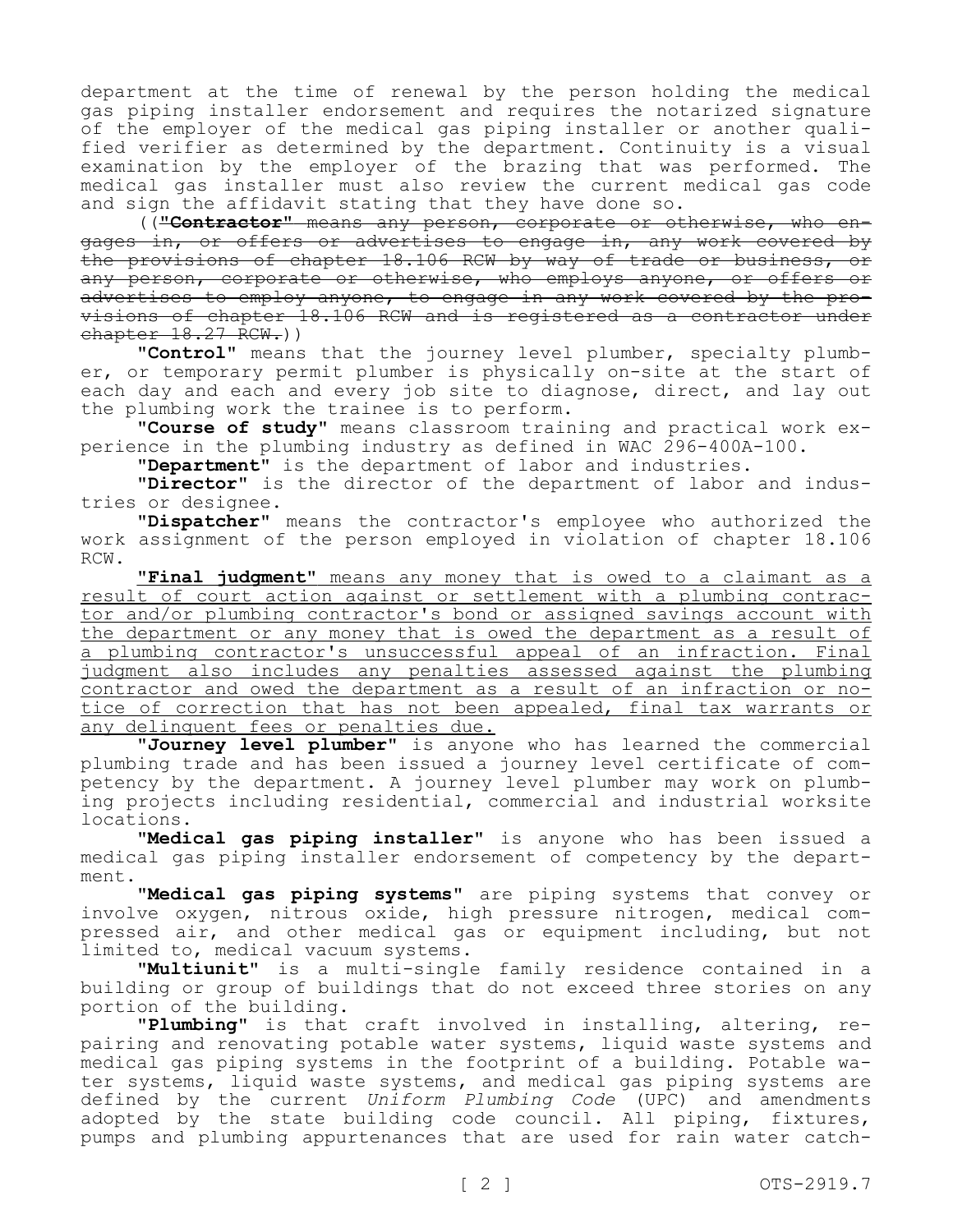ment and a reclaimed water system are included in the definition of liquid waste systems.

**"Plumbing contractor"** means any person, corporate or otherwise, who engages in, or offers or advertises to engage in, any plumbing work covered by the provisions of this chapter by way of trade or business, or any person, corporate or otherwise, who employs anyone, or offers or advertises to employ anyone, to engage in any plumbing work as defined in this section. The plumbing contractor is responsible for ensuring the plumbing business is operated in accordance with rules adopted under this chapter.

**"Records"** include, but are not limited to, all bids, invoices, billing receipts, time cards and payroll records that show the work was performed, advertised, or bid.

((**"Residential service"** is limited to performing residential service in single-family dwellings and duplexes and can only repair or replace previously existing fixtures, piping, and fittings that are outside the interior wall or above the floor.))

**"Reinstatement"** or **"reinstated"** means the reinstatement of a plumbing contractor's license after the license has expired, or has been suspended, or been revoked.

**"Relicense"** means an update to a plumbing contractor's license because of business structure change or name change.

**"Renewal"** or **"renewed"** means the renewal of a plumbing contractor's license before it expires.

**"Residential service plumber"** means anyone who has been issued a certificate of competency limited to performing residential service plumbing in an existing residential structure.

(a) In single-family dwellings and duplexes only, a residential service plumber may service, repair, or replace previously existing fixtures, piping, and fittings that are outside the interior wall or above the floor, often, but not necessarily in a like-in-kind manner. In any residential structure, a residential service plumber may perform plumbing work as needed to perform drain cleaning and may perform leak repairs on any pipe, fitting, or fixture from the leak to the next serviceable connection.

(b) A residential service plumber may directly supervise plumber trainees provided the trainees have been supervised by an appropriate journey level or specialty plumber for the trainees' first two thousand hours of training.

**"Residential structure"** means single-family dwellings, duplexes, and multiunit buildings that do not exceed three stories.

**"Secured contractor"** is a plumbing contractor who has complied with RCW 18.106.410 by assigning to the department a savings account held in a Washington state bank, or by filing with the department a surety bond.

**"Security"** is a savings account held in a Washington state branch of a financial institution and assigned to the department in lieu of a surety bond.

**"Specialty plumber"** is anyone who has been issued a specialty plumbers certificate of competency by the department limited to:

(a) Installation, maintenance and repair of plumbing for singlefamily dwellings, duplexes and apartment buildings which do not exceed three stories;

(b) Maintenance and repair of backflow assemblies located within a residential or commercial building or structure. For the purposes of this subsection, "maintenance and repair" includes cleaning and re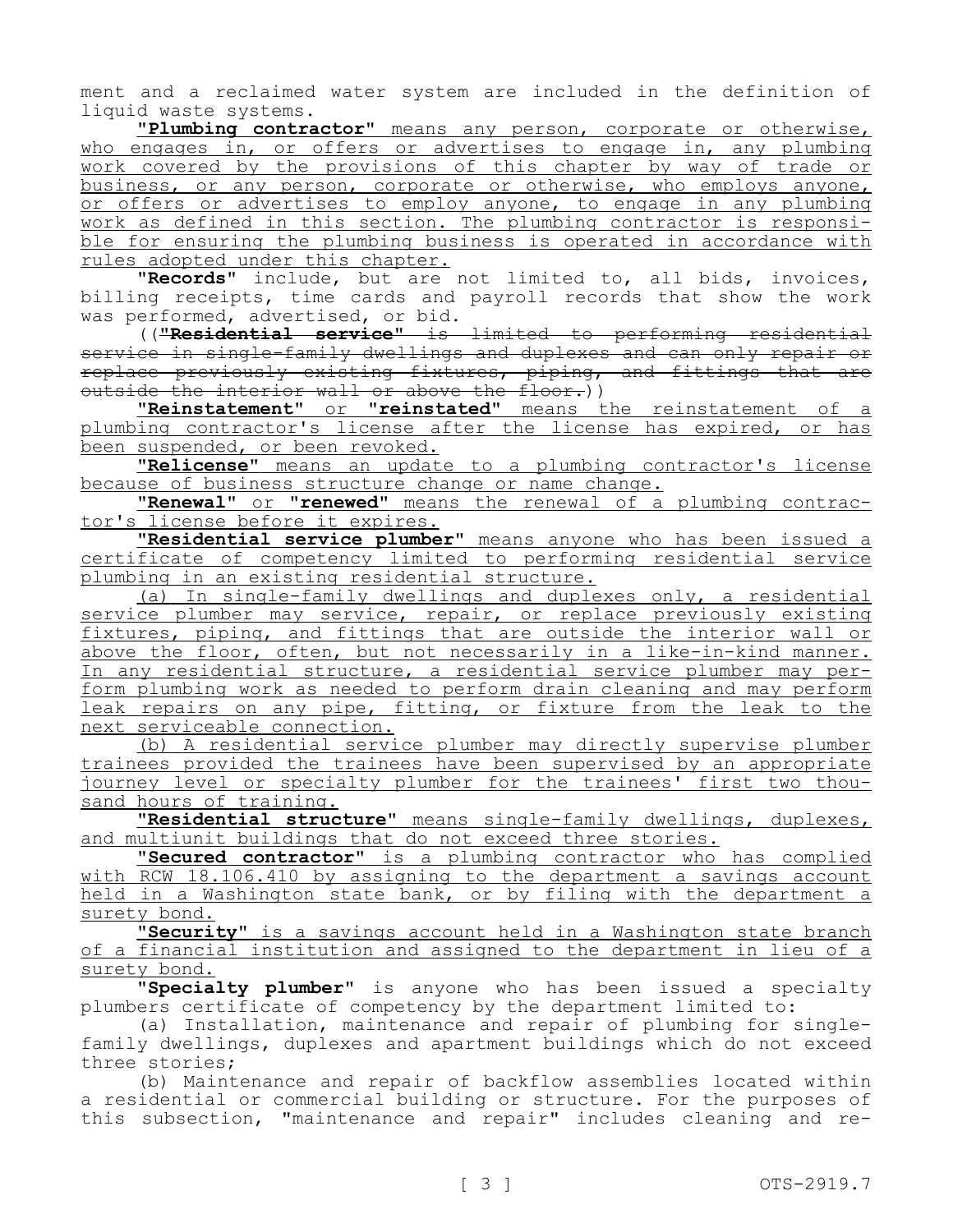placing internal parts of an assembly, but does not include installing or replacing backflow assemblies.

(c) "Domestic pump specialty" means the installation, maintenance, and repair of a domestic water pumping system consisting of the pressurization, treatment, and filtration components of a domestic water system consisting of: One or more pumps; pressure, storage, and other tanks; filtration and treatment equipment; if appropriate, a pitless adapter; along with valves, transducers, and other plumbing components that:

(i) Are used to acquire, treat, store, or move water suitable for either drinking or other domestic purposes, including irrigation, to:

(A) A single-family dwelling, duplex, or other similar place of residence;

(B) A public water system, as defined in RCW 70.119.020 and as limited under RCW 70.119.040; or

(C) A farm owned and operated by a person whose primary residence is located within thirty miles of any part of the farm;

(ii) Are located within the interior space including, but not limited to, an attic, basement, crawl space, or garage, of a residential structure, which space is separated from the living area of the residence by a lockable entrance and fixed walls, ceiling, or floor;

(iii) If located within the interior space of a residential structure, are connected to a plumbing distribution system supplied and installed into the interior space by either:

(A) A person who, pursuant to RCW 18.106.070 or 18.106.090, possesses a valid temporary permit or certificate of competency as a journey level plumber, specialty plumber, or trainee, as defined in this chapter; or

(B) A person exempt from the requirement to obtain a certified plumber to do such plumbing work under RCW 18.106.150.

For the purposes of the domestic pump specialty, residential structure includes any improvement to real property where that property is primarily used as a residence.

"Story" ((is)) as defined by the ((current)) Washington state adopted building codes and amendments ((adopted by the state building eode council which)). Also includes basements or garages.

"Supervision" for the purpose of these rules means within sight and sound. Supervision requirements are met when the supervising plumber is on the premises and within sight and sound of the individual who is being trained. "Exception" for remote service trainee supervision available via mobile phone or a similar device on a residential structure and meeting all other requirements under RCW 18.106.070 and the requirements for service plumbing under RCW 18.106.010.

**"Trainee plumber"** is anyone who has been issued a trainee certificate and is learning or being trained in the plumbing trade with direct supervision of either a journey level plumber or specialty plumber working in their specialty.

**"Training course provider"** is an entity approved by the department, in consultation with the state advisory board of plumbers, to provide medical gas piping installer training. All training course providers must comply with the requirements in WAC 296-400A-026.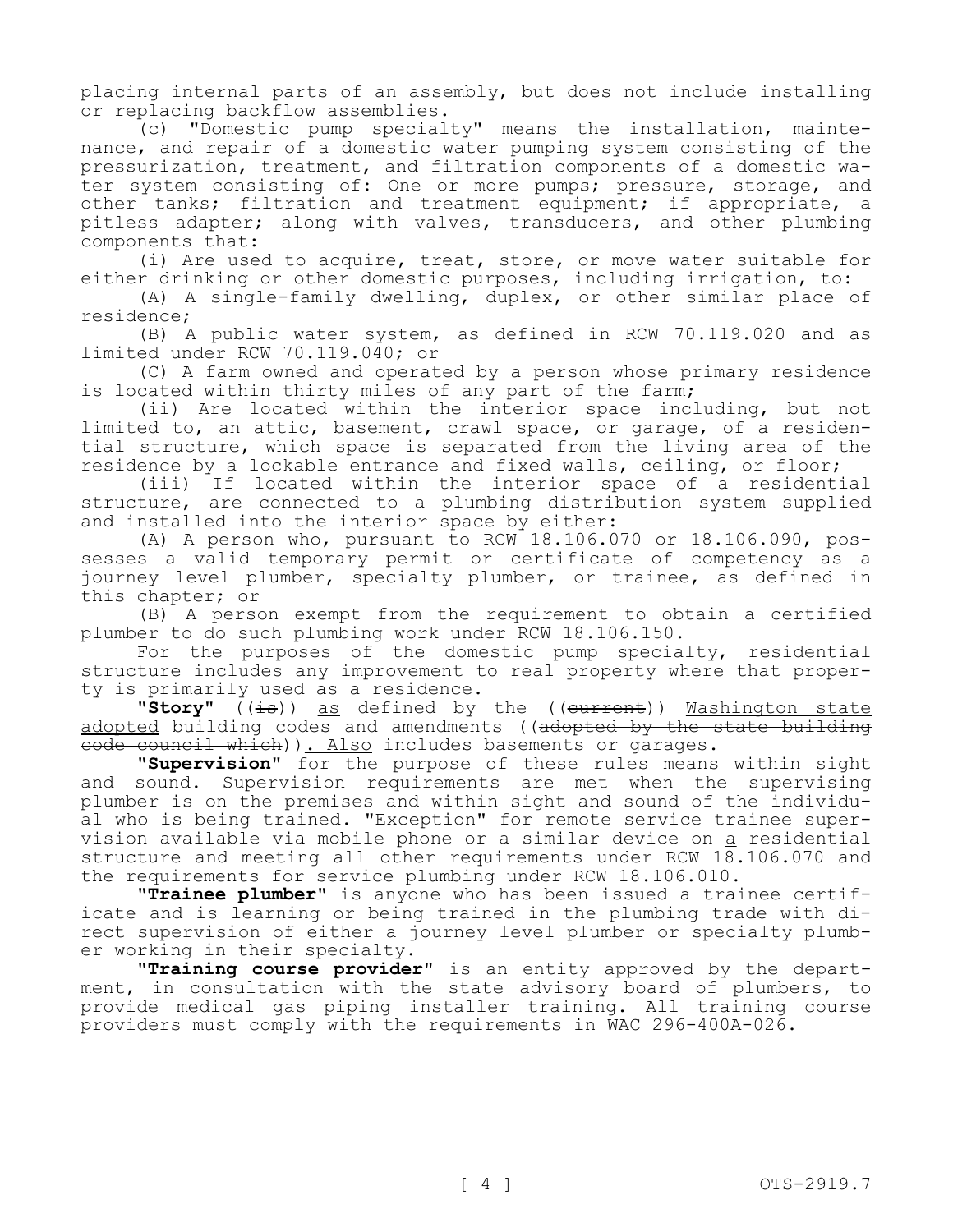AMENDATORY SECTION (Amending WSR 20-16-141, filed 8/4/20, effective 8/4/20)

**WAC 296-400A-010 Plumbing certificate types and scope of work.**  (1) **Journey level plumber (PL01):** A journey level plumber may work on all phases of plumbing projects including residential, commercial and industrial worksite locations.

(2) **Residential specialty plumber (PL02):** Installation, maintenance and repair of all phases of plumbing for ((single-family dwellings, duplexes and apartment buildings which do not exceed three stories)) residential structures.

(3) **"Residential service plumber (PL04)"** is limited to performing residential service in single-family dwellings and duplexes and can only repair or replace previously existing fixtures, piping, and fittings that are outside the interior wall or above the floor. ((Does not include like-in-kind replacement of household appliances or other small utilization equipment that requires limited electric power and limited waste and/or water connections)) Residential service plumbers may not perform electrical work described in RCW 19.28.091(8) that is incidentally, directly, and immediately appropriate to the like-inkind replacement of household appliance or other small household utilization equipment that requires limited electric power and limited waste and/or water connections.

(4) **Backflow specialty plumber (PL30):** Maintenance and repair of backflow assemblies located within a residential or commercial building or structure. For the purposes of this subsection, "maintenance and repair" includes cleaning and replacing internal parts of an assembly, but does not include installing or replacing backflow assemblies. A plumber trainee must have a PT31 certificate in order to work as a backflow specialty plumber under the supervision of a certified backflow specialty plumber, certified residential specialty plumber or certified journey level plumber. PT31 trainee requires one hundred percent supervision.

(5) **Pump and irrigation specialty plumber (PL03):** Installation, maintenance and repair of equipment that is used to acquire, treat, store, or move water suitable for either drinking or other domestic purposes, including irrigation or to a domestic water pumping system consisting of the pressurization, treatment, and filtration components of a domestic water system consisting of: One or more pumps; pressure, storage, and other tanks; filtration and treatment equipment. For the purposes of this subsection, if located within the interior space of a residential structure as stated in RCW 18.106.010 (14)(c), only the equipment and piping defined by RCW 18.106.010 (14)(c) are included in this specialty and other parts of the system must be worked on by the appropriate certification.

(6) **Limited volume domestic pump specialty plumber (PL03A):** Installation, maintenance and repair of equipment that is used to acquire, treat, store, or move water suitable for either drinking or other domestic purposes on pumping systems not exceeding one hundred gallons per minute. A domestic water pumping system consisting of the pressurization, treatment, and filtration components of a domestic water system consisting of: One or more pumps; pressure, storage, and other tanks; filtration and treatment equipment. For the purposes of this subsection, if located within the interior space of a residential structure as stated in RCW 18.106.010 (14)(c), only the equipment and piping to stated equipment in this locked room can be worked on by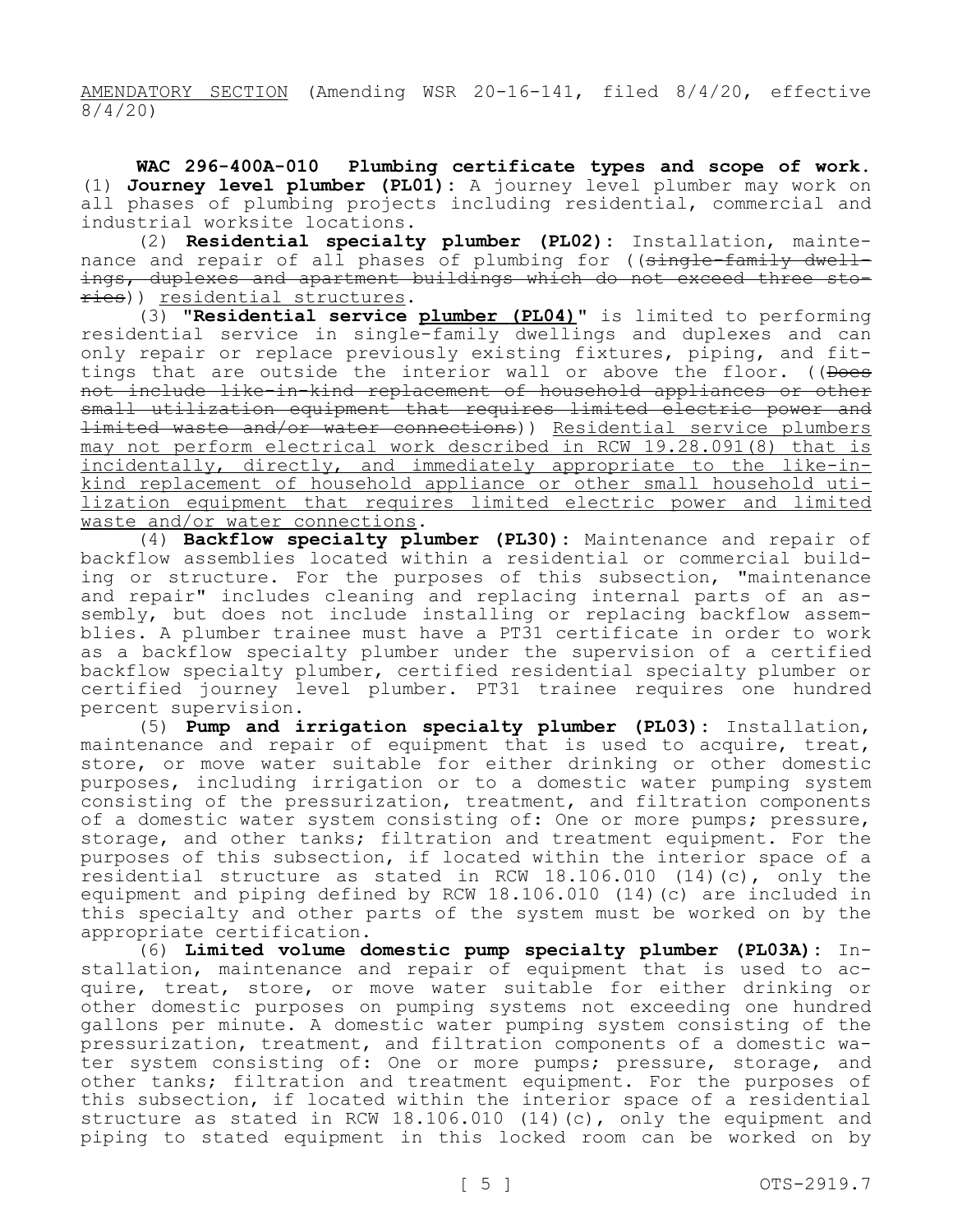this certification; other parts of the system must be worked on by the appropriate certification.

(7) **Plumber trainee (PT00 and PT31):** Is an individual learning the trade or craft of plumbing. Trainees are required to have and maintain a valid plumber's training certificate. Trainees will be accredited for those hours worked within the scope of their supervising plumber. Any plumber trainee may perform plumbing work within the scope of their supervising journey level or specialty plumber. A trainee must keep a record of the hours worked as a trainee as required by WAC 296-400A-120(3). A trainee performing electrical work described in RCW 19.28.091(8) that is incidentally, directly, and immediately appropriate to the like-in-kind replacement of household appliances or other small household utilization equipment that requires limited electric power and limited waste and/or water connections must be supervised by a journey level plumber (PL01) or residential specialty plumber (PL02). In accordance with RCW 19.28.161(3), the trainee performing electrical work must be under the direct supervision of a PL01 or PL02 certified plumber who is on the same job site as the trainee and remote supervision or supervision by residential service plumbers is not permitted.

(8) **Certified journey level electricians, certified residential specialty electricians, or electrical trainees (EL01 and EL02):** According to RCW 18.106.150 (2)(b), a current plumbing certificate of competency or plumber trainee card is not required for: Certified journey level electricians, certified residential specialty electricians, or electrical trainees working for a general or residential specialty electrical contractor (EC01 or EC02) and performing exempt work under RCW ((18.27.090(18))) 18.106.150(8). A plumber trainee must have an electrical trainee (ET00) certificate in order to work with a journey level electrician or residential specialty electrician.

The plumbing work must be directly and immediately appropriate to the like-in-kind replacement of a household fixture or its component(s) that requires limited power and waste/water connections.

An example would be replacing the heating element (a component) of an electric hot water heater. An electrician performing a like-inkind replacement of an electric hot water tank could only disconnect and then reconnect the water supply lines to the tank and drain line from the temperature and pressure relief valve. Gas hot water tanks are not part of the electrician's exemption.

### NEW SECTION

**WAC 296-400A-011 How does a plumbing contractor become licensed, renew, and reinstate their license?** (1) A plumbing contractor may license/renew/relicense/reinstate if it:

(a) Completes an application for plumbing contractor licensing, have it notarized, and submit it to the department as required by RCW 18.106.400;

(i) Each applicant for a plumbing contractor's license shall identify the full-time employee or member of the firm, who currently possesses a valid journey level plumber's certificate of competency or specialty plumber's certificate of competency, as the plumbing contractor's designated certified plumber.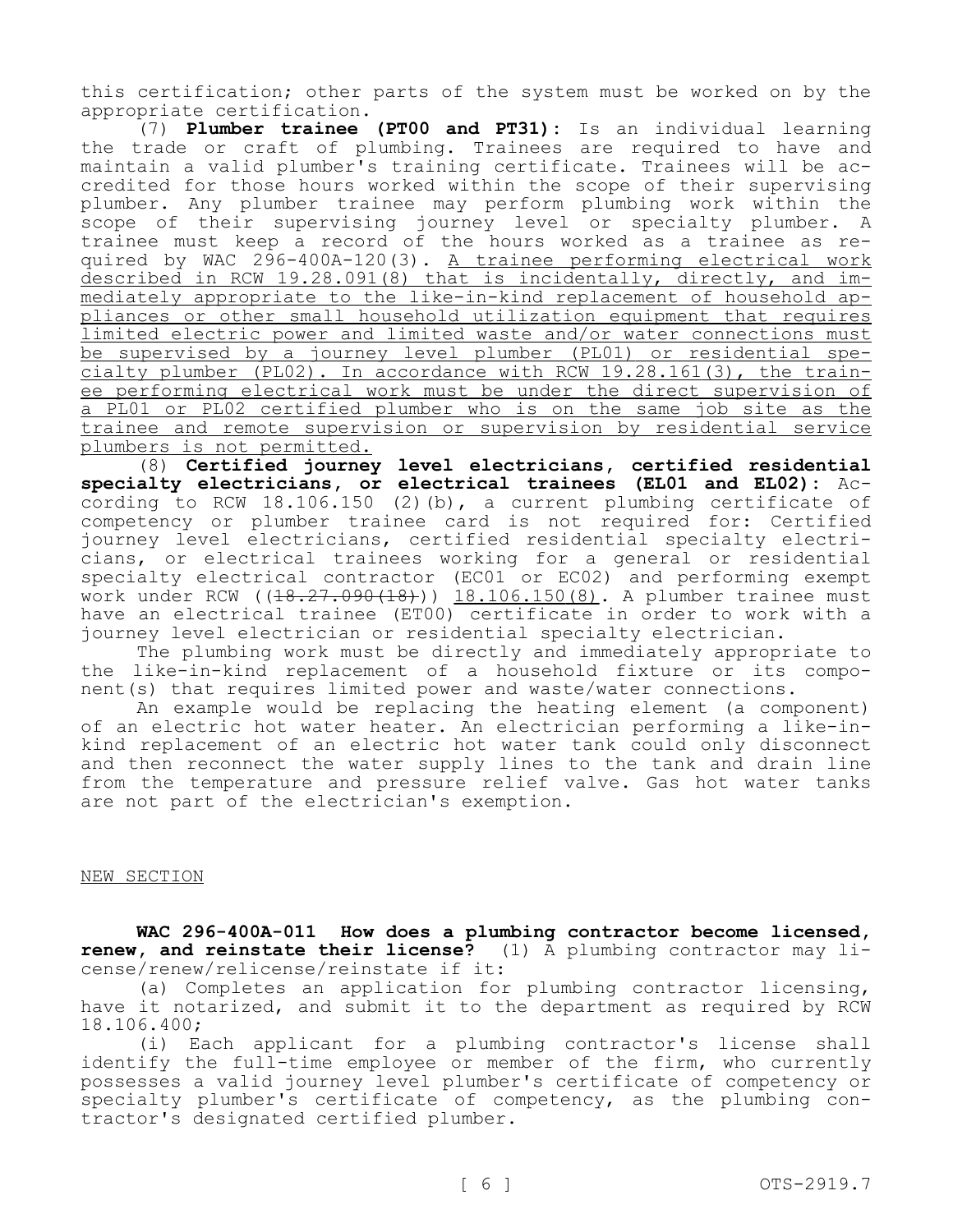(ii) The designated plumber's certificate will define the journey level (general) or specialty scope of work allowed to be performed by the plumbing contractor per RCW 18.106.400 and 18.106.430;

(b) Satisfies one of the following:

(i) Obtains a continuous surety bond in the total amount specified in WAC 296-400A-012 and submits the original bond to the department or submits the bond information through the department of labor and industries' electronic bond and insurance policy system (EBIPS) (see RCW 18.106.410); or

(ii) Assigns, to the department, a security deposit in the form of a savings account held in a Washington state bank on a department issued form in the amounts specified in WAC 296-400A-012;

(c) Obtains public liability and property damage insurance and submits the original insurance certificate to the department or submits the insurance information through the department of labor and industries' electronic bond and insurance policy system (EBIPS) (see RCW 18.106.420); and

(d) Pays the issuance/renewal/relicensing/reinstatement fee shown in WAC 296-400A-045.

(2) A plumbing contractor may renew its license if it submits, to the department, a completed plumbing contractor license renewal notice and the material required in subsection (1)(b) and (c) of this section and pays the renewal fee shown in WAC 296-400A-045. No more than forty-five days before the plumbing contractor's license expires, the department must send a renewal notice to the plumbing contractor's last recorded address with the plumbing contractor licensing program. It is the responsibility of the plumbing contractor to notify the department within ten days and in writing of a change in address.

(3) The plumbing contractor must submit all required documents to the department in a manner approved by the department as set forth in this subsection:

(a) Include, on each document, the name exactly as it appears on the plumbing contractor license application or renewal notice;

(b) Include, if renewing a license, the plumbing contractor's license number on each of the documents;

(c) Include a copy of the certificate or document (when required) by the secretary of state for the contractor to do business in the state of Washington; and

(d) Have and maintain an active and valid unified business identifier (certificate of registration) with the department of revenue.

(4) The department will not license, renew, or reinstate the license of a plumbing contractor if:

(a) Any of the required documents are missing, false, or are incomplete;

(b) The documents do not have the legal name of the plumbing contractor as documented on official governmental issued photo identification;

(c) In the case of a renewal, the documents do not include the license number or UBI number; or

(d) The applicant or person pursuant to RCW 18.106.400 has an unsatisfied final judgment based on work which is subject to chapter 18.106 RCW and this chapter.

(5) The plumbing contractor may request, in a letter filed with the application or renewal materials, that the license period end on a particular day. However, the license period cannot exceed two years.

(6) Plumbing contractor license implementation and transition for registered contractors under chapter 18.27 RCW. Any existing regis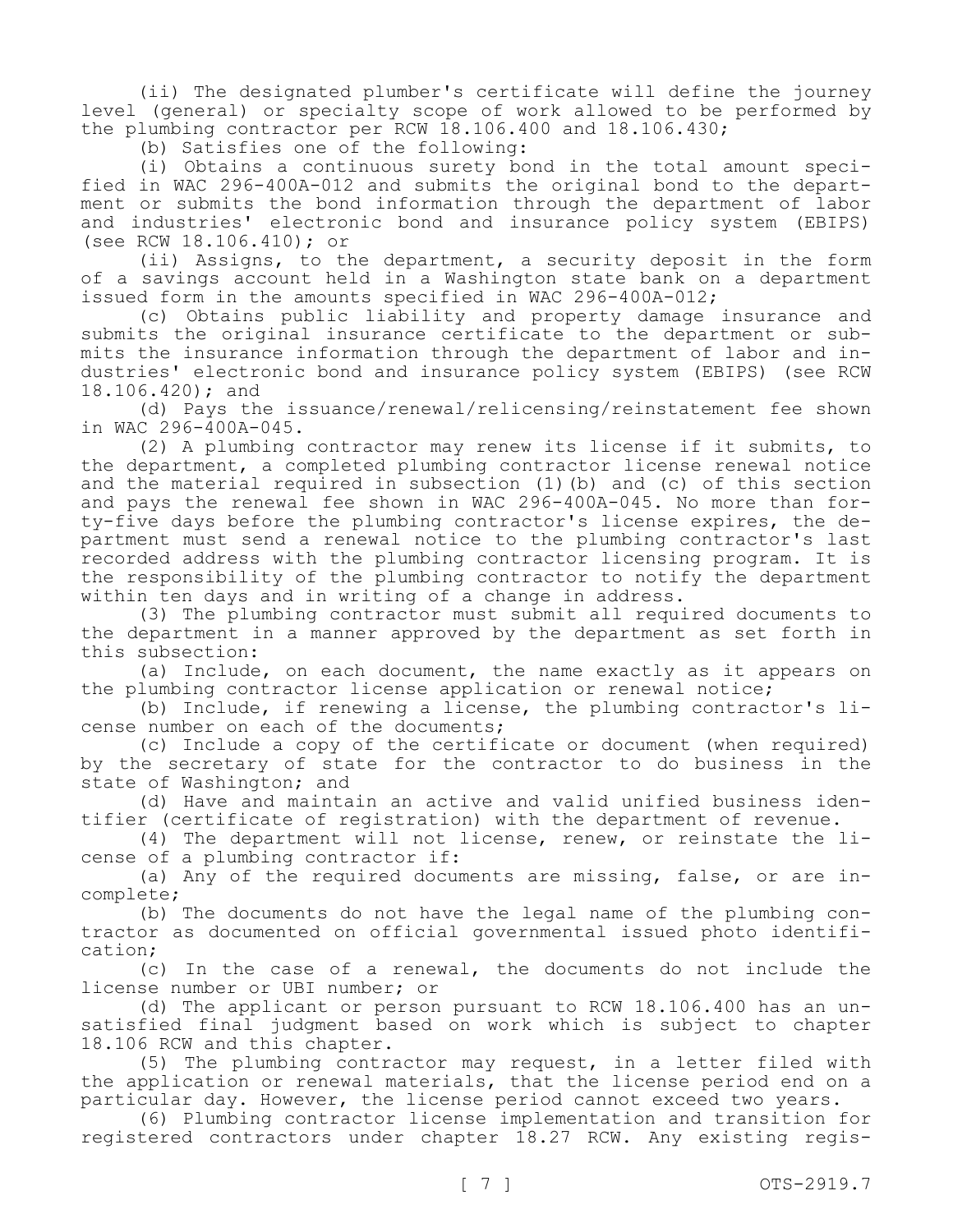tered general contractor or registered plumbing specialty contractor under chapter 18.27 RCW who submit completed applications for plumbing contractor licenses to the department by September 1, 2021, are considered to be in compliance with this chapter until the department reviews the application. Upon review, department decisions on applications under WAC 296-400A-014 are applicable.

## NEW SECTION

**WAC 296-400A-012 How much are the surety bond or savings account amounts?** (1) The continuous surety bond or savings account amounts for applicants of plumbing contractor license: Six thousand dollars for the plumbing contractor license.

(2) The surety bond or savings account amounts for applicants of plumbing contractors with final judgments involving a residential single-family dwelling in the previous five years can be required a bond up to three times the normal amount: Per RCW 18.106.410(11).

#### **Final Judgments Bond or Savings Account Amount per Registration Cycle** Up to 3 \$18,000.00

(3) At the time of relicensing, renewal, or reinstatement the department shall only consider final judgments from the previous five years which will be used to determine the bond or savings account amount according to subsection (2) of this section.

(4) A plumbing contractor's required bond or savings account amount may only be reviewed for reduction to a lower level at their next regular renewal. The increased bond requirement must remain in effect during the entire license cycle even if reinstatement or relicensing occurs.

(5) For purposes of this section, final judgment does not include infractions.

### NEW SECTION

**WAC 296-400A-013 What can cause the suspension of a plumbing contractor's license?** (1) A plumbing contractor's license will be suspended if the following impairments, cancellations, noncompliance, or errors occur:

(a) A surety bond or other security has an unsatisfied final judgment against it or becomes otherwise impaired.

(b) A surety bond is canceled.

(c) An insurance policy on file is expired, canceled, revoked, or the insurer is withdrawn from the insurance policy.

(d) The plumbing contractor has an unsatisfied final judgment against it under chapter 18.106 RCW and this chapter.

(e) The department has notice that the plumbing contractor is a sole proprietor or an owner, principal, or officer of a licensed plumbing contractor that has an unsatisfied final judgment against it for work within the scope of chapter 18.106 RCW and this chapter.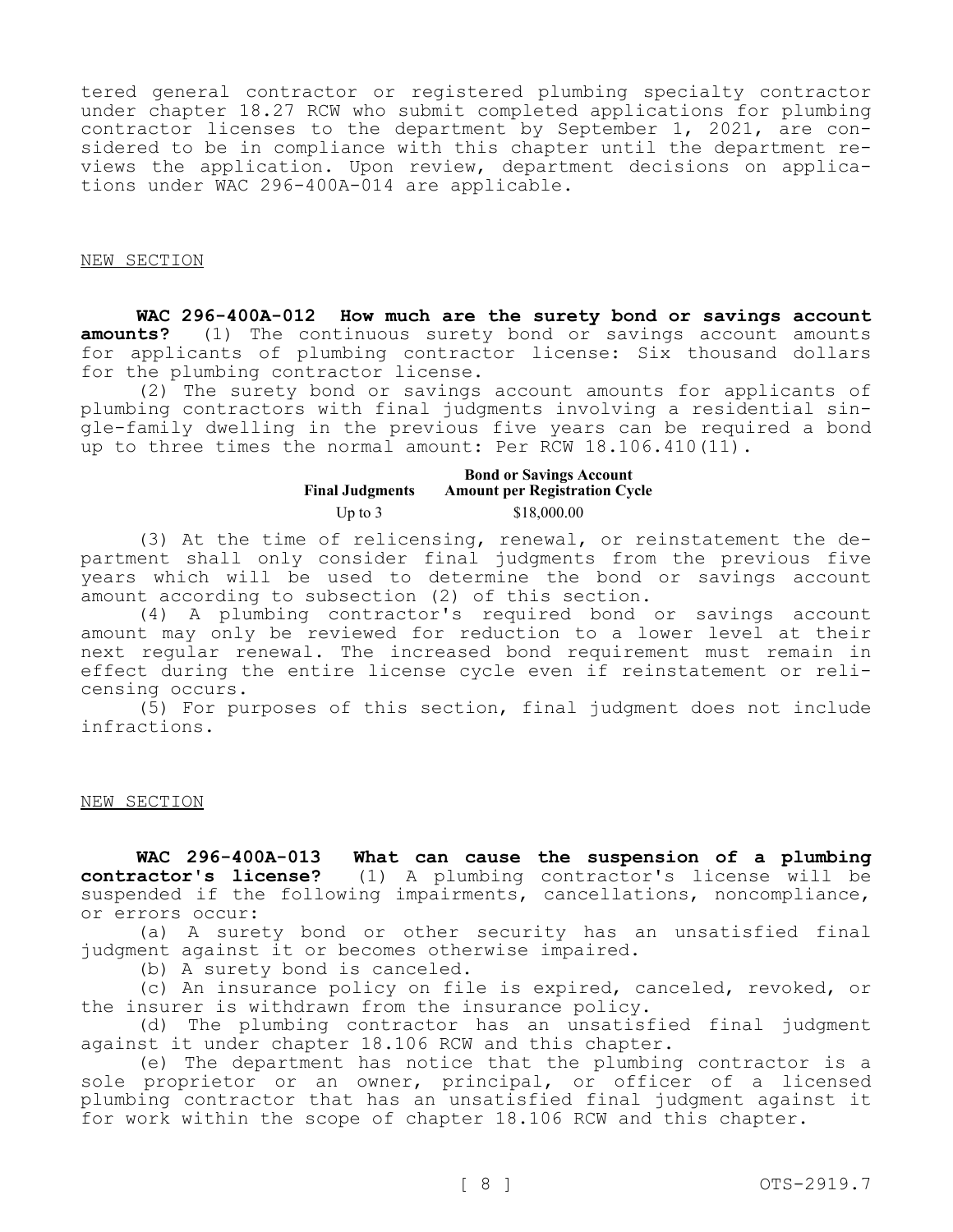(f) The department finds that the plumbing contractor has provided false or misleading information or has otherwise been licensed in error.

(g) The plumbing contractor fails to comply with a penalty payment plan agreement.

(h) The plumbing contractor has been certified by a lending agency and reported to the department for nonpayment or default on a federally or state-guaranteed educational loan or service conditional scholarship.

(i) The plumbing contractor does not maintain an active and valid unified business identifier number with the department of revenue.

(j) The plumbing contractor does not provide the department with updated information or forms as necessary to validate their information.

(2) The plumbing contractor's license will be automatically suspended on the effective date of the impairment or cancellation. The department must mail a notice of the suspension to the plumbing contractor's last recorded address with the plumbing contractor licensing program within two days after suspension.

(3) A plumbing contractor must not advertise, offer to do work, submit a bid, or perform any work as a plumbing contractor while its license is suspended. To continue to operate as a plumbing contractor while its license is suspended is a violation of chapter 18.106 RCW and subject to infractions.

(4) The department shall not deny an application or suspend a license because of an unsatisfied final judgment if the applicant's or licensee's unsatisfied final judgment was determined by the director to be the result of the fraud or negligence of another party.

### NEW SECTION

**WAC 296-400A-014 When will the department deny an application for licensure, renewal, or reinstatement?** The department shall deny an application for licensure, renewal, or reinstatement if:

(1) The applicant does not submit the required documents on the forms required by the department.

(2) The documents are false or incomplete.

(3) The documents do not have the legal name of the plumbing contractor as documented on official governmental issued photo identification.

(4) The applicant does not have a valid unified business identifier number, if required by the department of revenue.

(5) The applicant has been previously performing work subject to this chapter as a sole proprietor, partnership, corporation, or other entity and the department has notice that the applicant has an unsatisfied final judgment against him or her in an action based on this chapter or the applicant owes the department money for penalties assessed or fees due under this chapter as a result of a final judgment.

(6) The applicant was an owner, principal, or officer of a partnership, corporation, or other entity that either has an unsatisfied final judgment against it in an action that was incurred for work performed subject to this chapter or owes the department money for penalties assessed or fees due under this chapter as a result of a final judgment.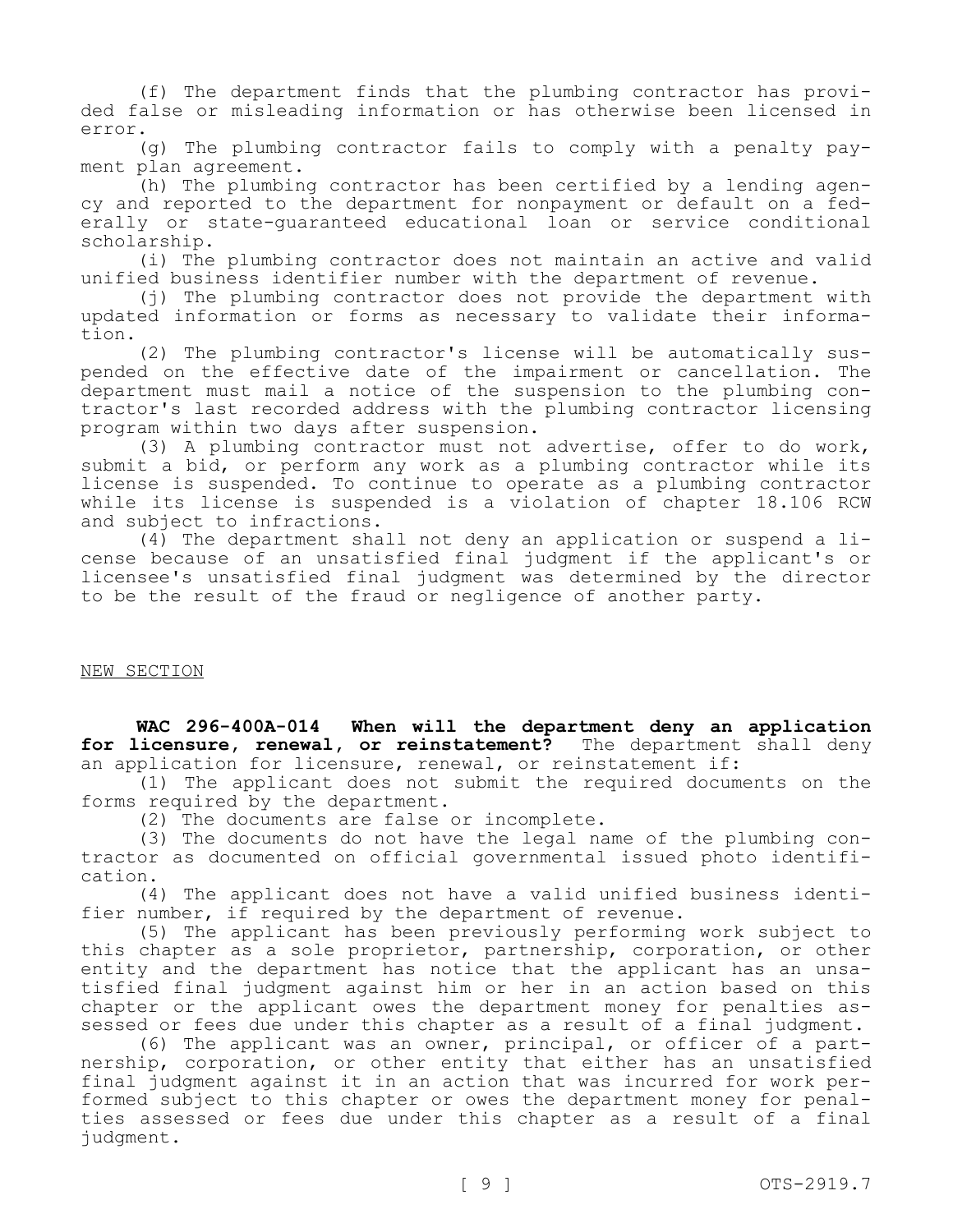(7) The applicant has not complied with a department of social and health services support enforcement division support enforcement order.

(8) The plumbing contractor does not employ a full-time individual who currently possesses a valid journey level plumber's certificate of competency or specialty plumber's certificate of competency in the specialty for the scope of work performed.

#### NEW SECTION

**WAC 296-400A-015 What requirements must be met if a plumbing contractor changes its business structure, name, address, or designated plumber?** (1) If a plumbing contractor changes its business structure (for example, from a partnership to a corporation or if the partners in a partnership change or change in the designated plumber that changes the scope of work that can be performed), the plumbing contractor must:

(a) Apply for a new plumbing license as required in WAC 296-400A-011; and

(b) Pay the plumbing license fee shown in WAC 296-400A-045.

(2) If a plumbing contractor changes its designated plumber without a change in the scope of work that can be performed, the plumbing contractor must:

(a) Submit a new designated plumber form as required in WAC 296-400A-011.

(b) Pay the change designated plumber fee shown in WAC 296-400A-045.

(3) Failure to relicense after a change in business structure may invalidate the plumbing contractor's license. See RCW 18.106.410.

(4) If a licensed plumbing contractor changes its name, it must:

(a) Notify the department, in writing, of the change; and

(b) Pay the relicensing fee shown in WAC 296-400A-045; and

(c) Submit to the department a name change rider or a new bond in the new name and a certificate of insurance in the new name.

(5) If a licensed plumbing contractor changes its address, it must notify the department in writing.

#### NEW SECTION

**WAC 296-400A-016 What procedures must be followed when surety bonds and/or insurance policies are canceled?** (1) Insurance and bonding companies must send cancellation notices to the department.

(2) Cancellation notices must contain the following information:

(a) The name of the plumbing contractor exactly as it appears in the plumbing contractor's licensing file;

(b) The plumbing contractor's license number;

(c) The plumbing contractor's business address;

(d) The names of the owners, partners, or officers of the plumbing contractor;

(e) The bond or insurance policy number; and

(f) The effective date of the bond or insurance policy.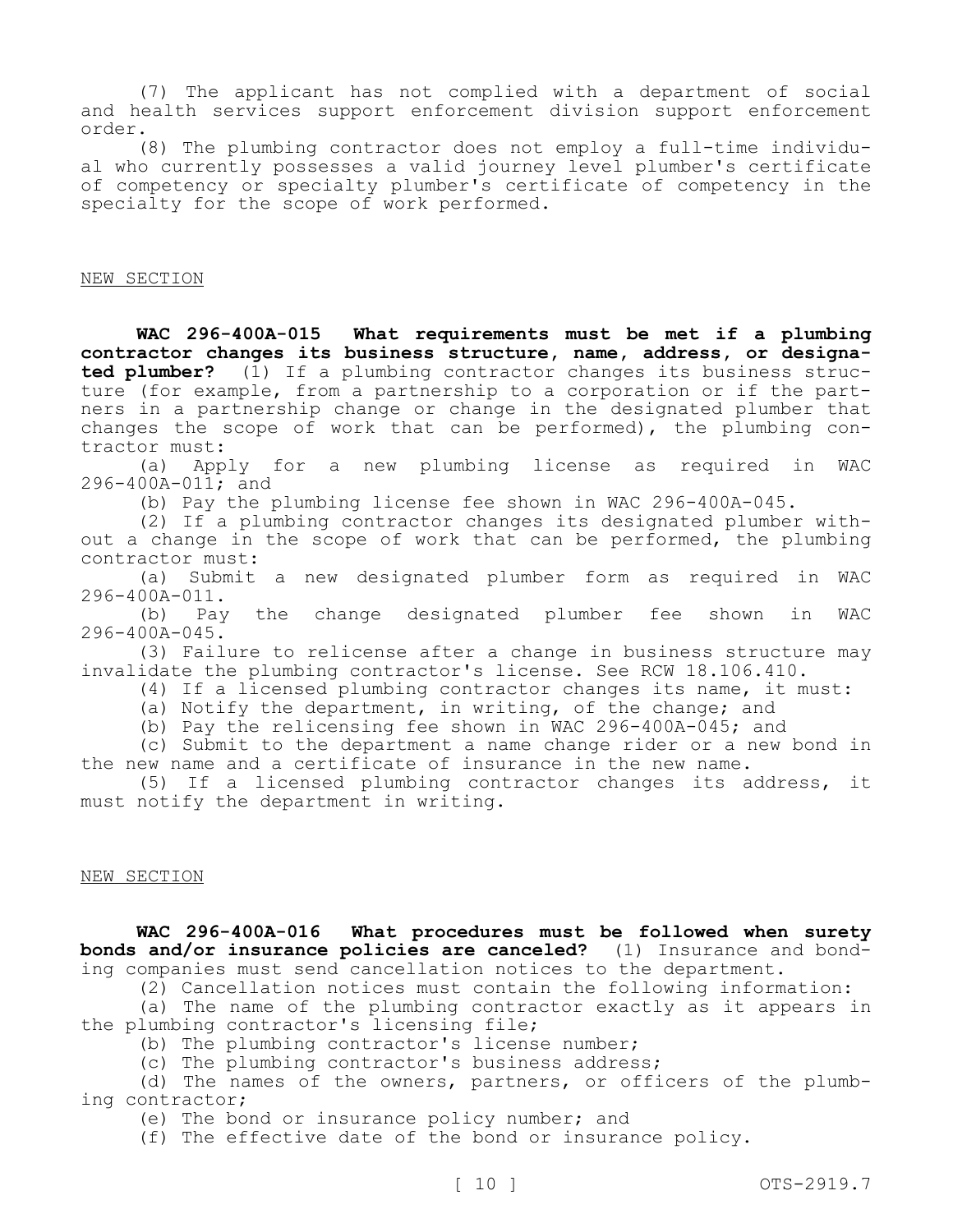(3) The cancellation of a surety bond or insurance policy shall be considered effective immediately after the department receives a cancellation notice unless a later specific date is provided.

#### NEW SECTION

**WAC 296-400A-017 What procedures must be followed when surety bonds and/or other securities approved by the department become impaired?** (1) Once the department has been notified that the surety bond or other security approved by the department has been impaired by a final judgment or reduced by payment to an amount less than is required by WAC 296-400A-012, the plumbing contractor's license will automatically be suspended and the department will mail a letter to the plumbing contractor within two days.

(2) Once the unsatisfied final judgment has been satisfied, the plumbing contractor may reapply according to the requirements of this chapter.

NEW SECTION

**WAC 296-400A-018 When will the department release a security deposit?** (1) The department will release a security deposit two years after the plumbing contractor's last plumbing license has expired unless there is an unsatisfied final judgment or ongoing claim against the plumbing contractor.

(2) The department will release a security deposit in less than two years after the plumbing contractor's last license has expired if the plumbing contractor provides a surety bond covering both the previous and current registration periods.

#### NEW SECTION

**WAC 296-400A-019 How is a suit filed against a plumbing contractor?** (1) A civil suit against a plumbing contractor must be filed in the superior court of the county in which the work was done or of any county in which jurisdiction of the plumbing contractor may be had. Unless the suit is filed in a superior court, the department will not be able to direct payment on an unsatisfied final judgment against a secured contractor.

(2) Notice that a suit has been filed (a summons and complaint) against a plumbing contractor, the plumbing contractor's bond, and/or the plumbing contractor's deposit must be exclusively delivered to the department by registered or certified mail to: P.O. Box 44470, Olympia, Washington 98504-4470. The notice must be addressed to the department and must include three copies of the summons and complaint filed against the plumbing contractor, the plumbing contractor's bond and/or the plumbing contractor's deposit. The person filing the suit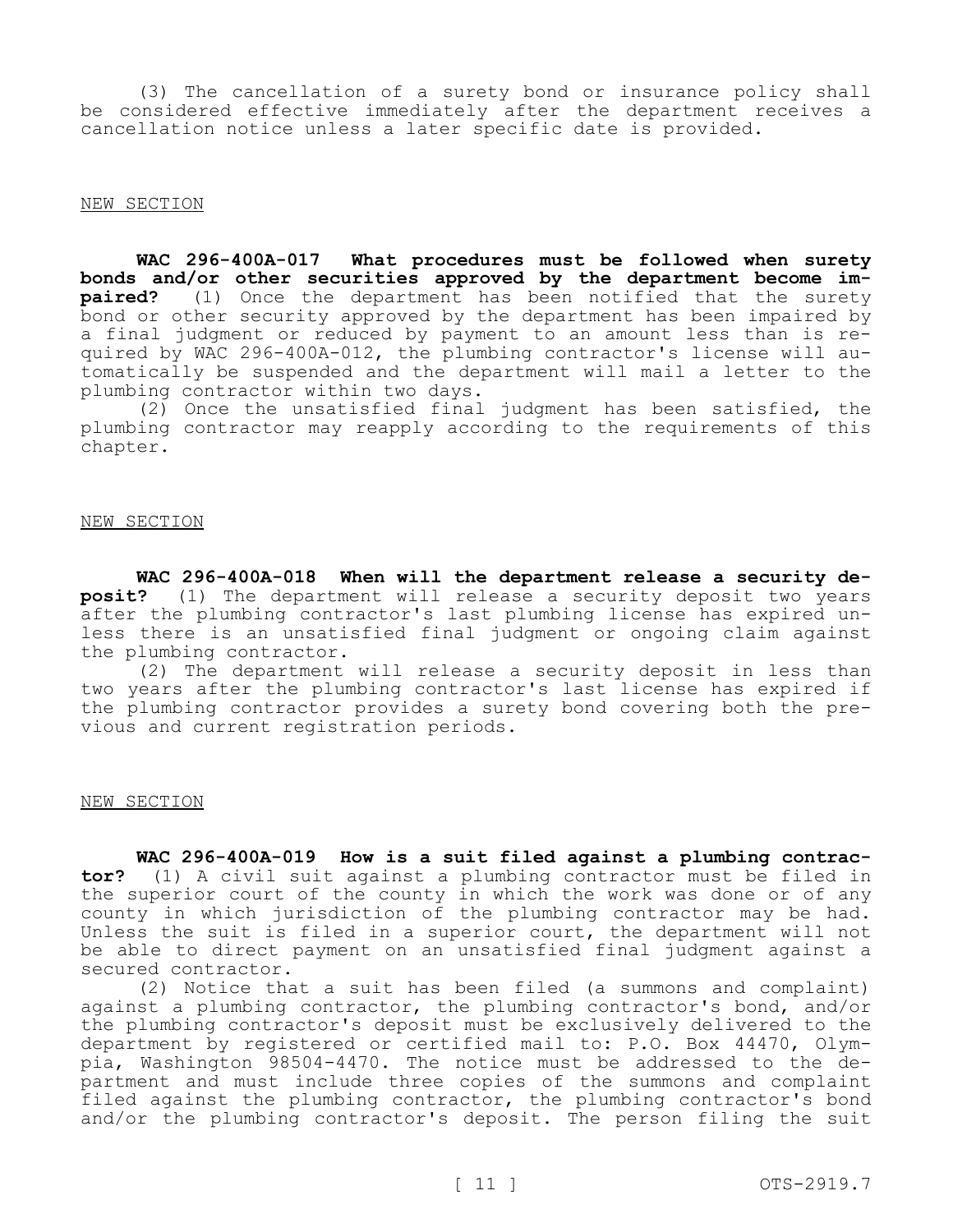must pay the required service fee to the department in WAC 296-400-045.

(3) The summons and complaint against a plumbing contractor must include the following information:

(a) The name of the plumbing contractor exactly as it appears in the plumbing contractor's licensing file;

(b) The plumbing contractor's business address;

(c) The names of the owners, partners, or officers of the plumbing contractor if known; and

(d) The plumbing contractor's license number.

(4) If the suit joins a bonding company, the summons and complaint should also include:

(a) The name of the bonding company that issued the plumbing contractor's bond;

(b) The bond number; and

(c) The effective date of the bond.

(5) If the suit is against a plumbing contractor using an assigned account in lieu of a bond, the complaint must also include:

(a) The name of the institution where the assigned account is held;

(b) The account number; and

(c) The date the assigned account was opened.

(6) Service is not considered complete until the department receives the documents in Tumwater with the service fee required by WAC 296-400A-045 and three copies of the summons and complaint.

(7) Within two days of receiving a summons and complaint, the department must mail a copy of the summons and complaint to the licensee at the address listed on the licensee's application or at their last known address provided to the department and to the licensee's surety.

(8) The department will return a summons and complaint without it being served, if the department cannot readily identify either the contractor or bonding company being sued, if the action did not arise under chapter 18.106 RCW, or if the fee and three copies of the summons and complaint are not received.

AMENDATORY SECTION (Amending WSR 20-16-141, filed 8/4/20, effective 8/4/20)

**WAC 296-400A-022 What procedure is required for renewal of a journey level medical gas endorsement?** (1) Maintain an active Washington state journey level certification.

(2) Submit affidavit of continuity verifying that brazing has been performed every six months during the renewal cycle.

(3) Submit affidavit of review of current medical gas code adopted by the Washington state building code council.

(4) Pay the appropriate fee: If renewal occurs before expiration of current endorsement, the renewal fee shown in WAC 296-400A-045; if renewal occurs within ninety days of expiration of current endorsement, you must pay a double renewal fee; if the current endorsement has been expired for ninety-one days or more, you must take an examination relating to medical gas installation administered by the department and pay the examination application fee shown in WAC 296-400A-045. Medical gas endorsement is renewed every three years.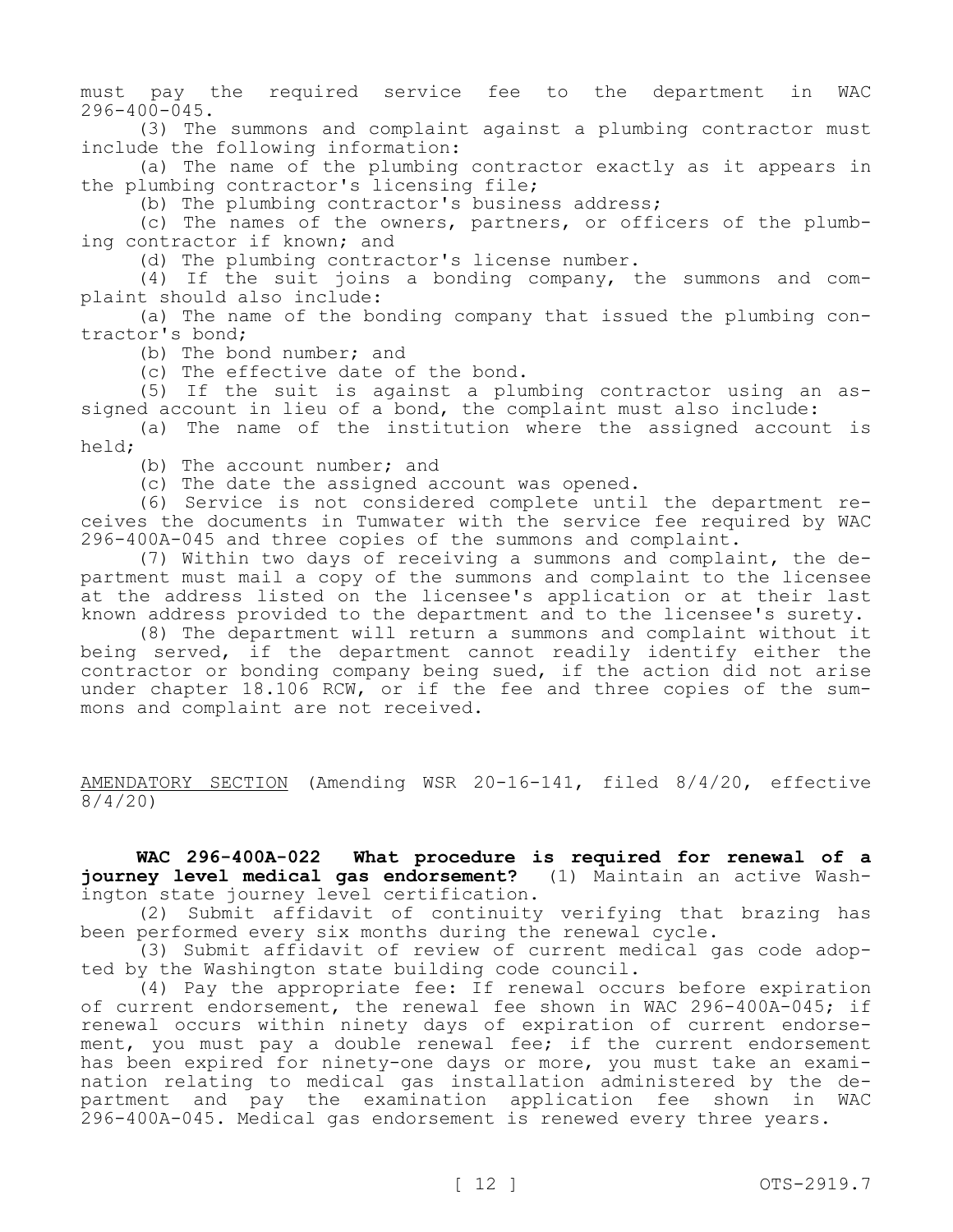(5) Plumbing contractors must accurately verify and attest to brazing performed by the journey level plumber by sending an affidavit of continuity to the department or in lieu of the biannual braze requirement from the plumbing contractor, a performed brazed coupon test documenting that the coupon was certified as passing from a department approved medical gas training course provider would be accepted.

(6) If affidavit of continuity and/or affidavit of review are not received within ninety days of expiration, the applicant will be required to retake the examination and pay the appropriate fees prior to being placed in active status.

AMENDATORY SECTION (Amending WSR 16-08-100, filed 4/5/16, effective 5/16/16)

**WAC 296-400A-024 How should a person performing plumbing wear or visibly display their certification, trainee card, or endorsement?**  (1) The certificate must be immediately available for examination at all times.

(2) The individual must also have in their possession governmental issued photo identification.

(3) To work in the plumbing trade, an individual must possess, ((and is encouraged to)) wear, and visibly display on the front of the upper body a current, valid plumber certificate of competency, medical gas endorsement, or plumber trainee card.

(a) The certificate may be worn inside the outer layer of clothing when outer protective clothing (e.g., rain gear when outside in the rain, arc flash, welding gear, etc.), is required.

(b) The certificate may be worn inside the protective clothing so that when the protective clothing is removed, the certificate is visible. A cold weather jacket or similar apparel is not protective clothing.

(c) The certificate may be worn inside the outer layer of clothing when working in an attic or crawl space or when operating equipment where wearing the certificate may pose an unsafe condition for the individual.

AMENDATORY SECTION (Amending WSR 20-16-141, filed 8/4/20, effective 8/4/20)

**WAC 296-400A-045 What fees ((will I have to pay)) does the department charge for issuance, renewal, relicensing, and reinstatement of a plumbing contractor license and plumbing certificates?** The following are the department's ((plumbers)) nonrefundable fees: Fees related to journey level and specialty plumber certification and exam application:

| <b>Type of Fee</b>                                           | <b>Period Covered by Fee</b>                                                        | <b>Dollar Amount of Fee</b> |
|--------------------------------------------------------------|-------------------------------------------------------------------------------------|-----------------------------|
| Plumbing contractor                                          | This registration is valid for two years from                                       | \$139.10                    |
| For each issuance, renewal or<br>reregistration of a license | date of issuance, renewal or reregistration, or<br>until it is suspended or revoked |                             |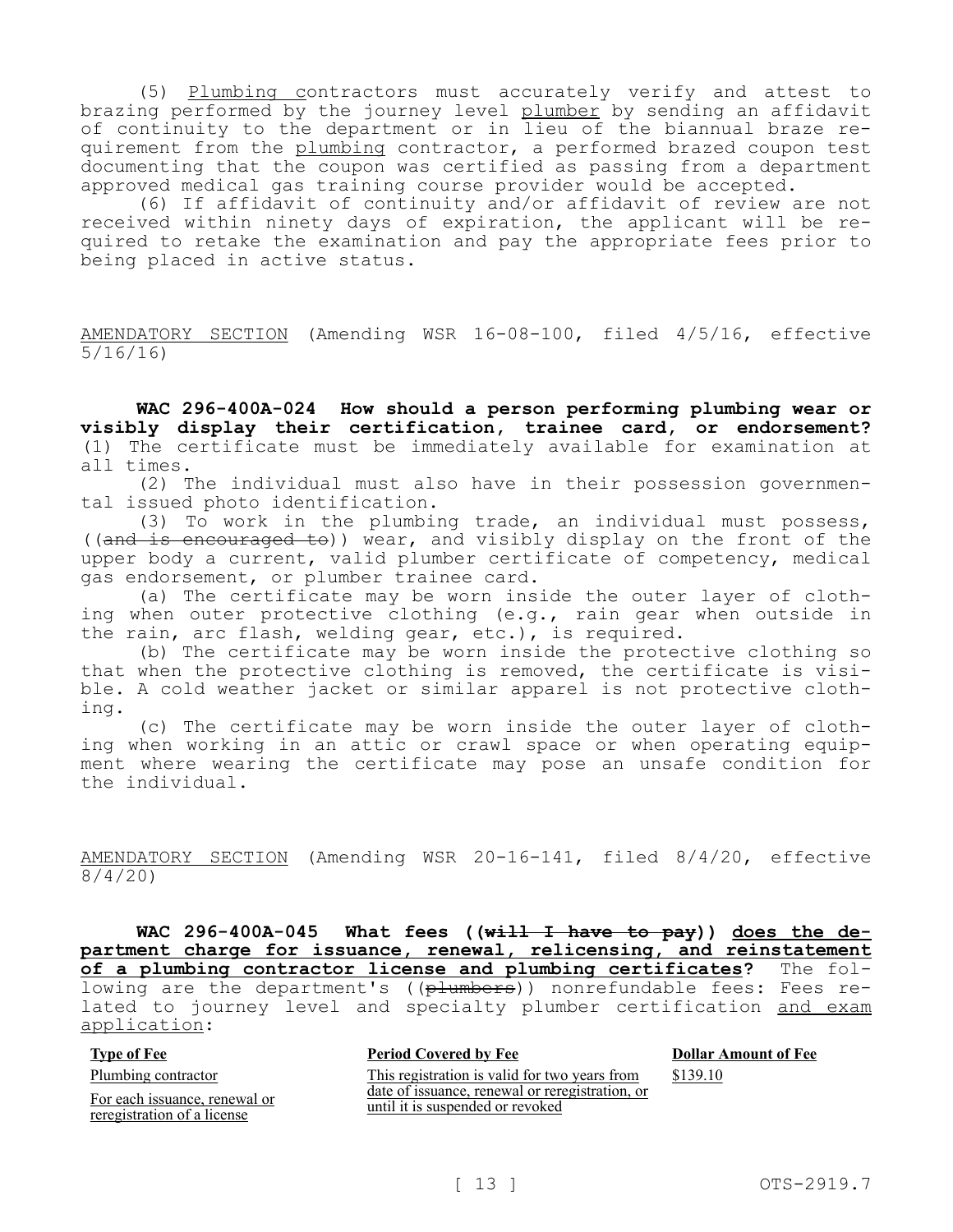| <b>Type of Fee</b>                                                                                                                                                                       | <b>Period Covered by Fee</b>                                                                                                                                                                                                                                         | <b>Dollar Amount of Fee</b> |
|------------------------------------------------------------------------------------------------------------------------------------------------------------------------------------------|----------------------------------------------------------------------------------------------------------------------------------------------------------------------------------------------------------------------------------------------------------------------|-----------------------------|
| Initial identification or change in<br>designated plumber (nonrefundable)                                                                                                                |                                                                                                                                                                                                                                                                      | \$50.00                     |
| Examination application for journey<br><u>level, residential specialty, residential</u><br>service, backflow certification<br><u>or</u><br>Reexaminations of medical gas<br>endorsements | Per examination the department's fee. Normal<br>examination administration is performed by a<br>state authorized contractor. The fees for such<br>examinations are set by contract with the<br>department and are additional to the<br>department's examination fees | $((\$160.85))$<br>\$189.80  |
| Domestic pump specialty application<br>$fee^{*******}$                                                                                                                                   | Per application the department's fee. Normal<br>examination administration is performed by a<br>state authorized contractor. The fees for such<br>examinations are set by contract with the<br>department and are additional to the<br>department's examination fees | $((\$160.85))$<br>\$189.80  |
| Reciprocity application*                                                                                                                                                                 | Per application                                                                                                                                                                                                                                                      | $((\$160.85))$<br>\$189.80  |
| Trainee certificate**                                                                                                                                                                    | One year or when hours are updated                                                                                                                                                                                                                                   | $((\$47.85))$<br>\$56.40    |
| Temporary permit (not applicable for<br>backflow assembly maintenance and<br>repair specialty)                                                                                           | One hundred twenty days                                                                                                                                                                                                                                              | $((\$79.85))$<br>\$94.20    |
| Journey level, residential specialty, or<br>residential service certificate renewal or<br>1st card***                                                                                    | Three years                                                                                                                                                                                                                                                          | $((\$193.15))$<br>\$227.90  |
| Domestic pump specialty plumber<br>certificate renewal or 1st card***                                                                                                                    | Three years                                                                                                                                                                                                                                                          | $((\$193.25))$<br>\$228.00  |
| Backflow assembly maintenance and<br>repair specialty certificate renewal or 1st<br>card***                                                                                              | Three years                                                                                                                                                                                                                                                          | $((\$133.25))$<br>\$157.20  |
| Medical gas endorsement application                                                                                                                                                      | Per application                                                                                                                                                                                                                                                      | $((\$59.20))$<br>\$69.80    |
| Medical gas endorsement renewal or 1st<br>card***                                                                                                                                        | Three years                                                                                                                                                                                                                                                          | $((\$132.80))$<br>\$156.70  |
| Medical gas endorsement examination<br>fee****                                                                                                                                           |                                                                                                                                                                                                                                                                      | See note below.             |
| Medical gas endorsement training course<br>$fee$ *****                                                                                                                                   |                                                                                                                                                                                                                                                                      | See note below.             |
| Domestic pump specialty examination<br>$fee$ ****                                                                                                                                        |                                                                                                                                                                                                                                                                      | See note below.             |
| Reinstatement of a plumbing contractor<br>license                                                                                                                                        |                                                                                                                                                                                                                                                                      | \$69.50                     |
| Reinstatement fee for residential and<br>journey level certificates                                                                                                                      |                                                                                                                                                                                                                                                                      | $((\$258.30))$<br>\$304.70  |
| Reinstatement fee for backflow assembly<br>maintenance and repair specialty<br>certificates                                                                                              |                                                                                                                                                                                                                                                                      | $((\$148.55))$<br>\$175.20  |
| Reinstatement fee for domestic pump                                                                                                                                                      |                                                                                                                                                                                                                                                                      | $((\$386.75))$<br>\$456.30  |
| Replacement fee for all certificates and<br>licenses                                                                                                                                     |                                                                                                                                                                                                                                                                      | $((\$21.70))$<br>\$25.60    |
| Refund processing fee                                                                                                                                                                    |                                                                                                                                                                                                                                                                      | $((\$34.50))$<br>\$27.50    |
| Unsupervised trainee endorsement                                                                                                                                                         |                                                                                                                                                                                                                                                                      | $((\$34.50))$<br>\$40.70    |
| Inactive status fee                                                                                                                                                                      |                                                                                                                                                                                                                                                                      | $((\$34.50))$<br>\$40.70    |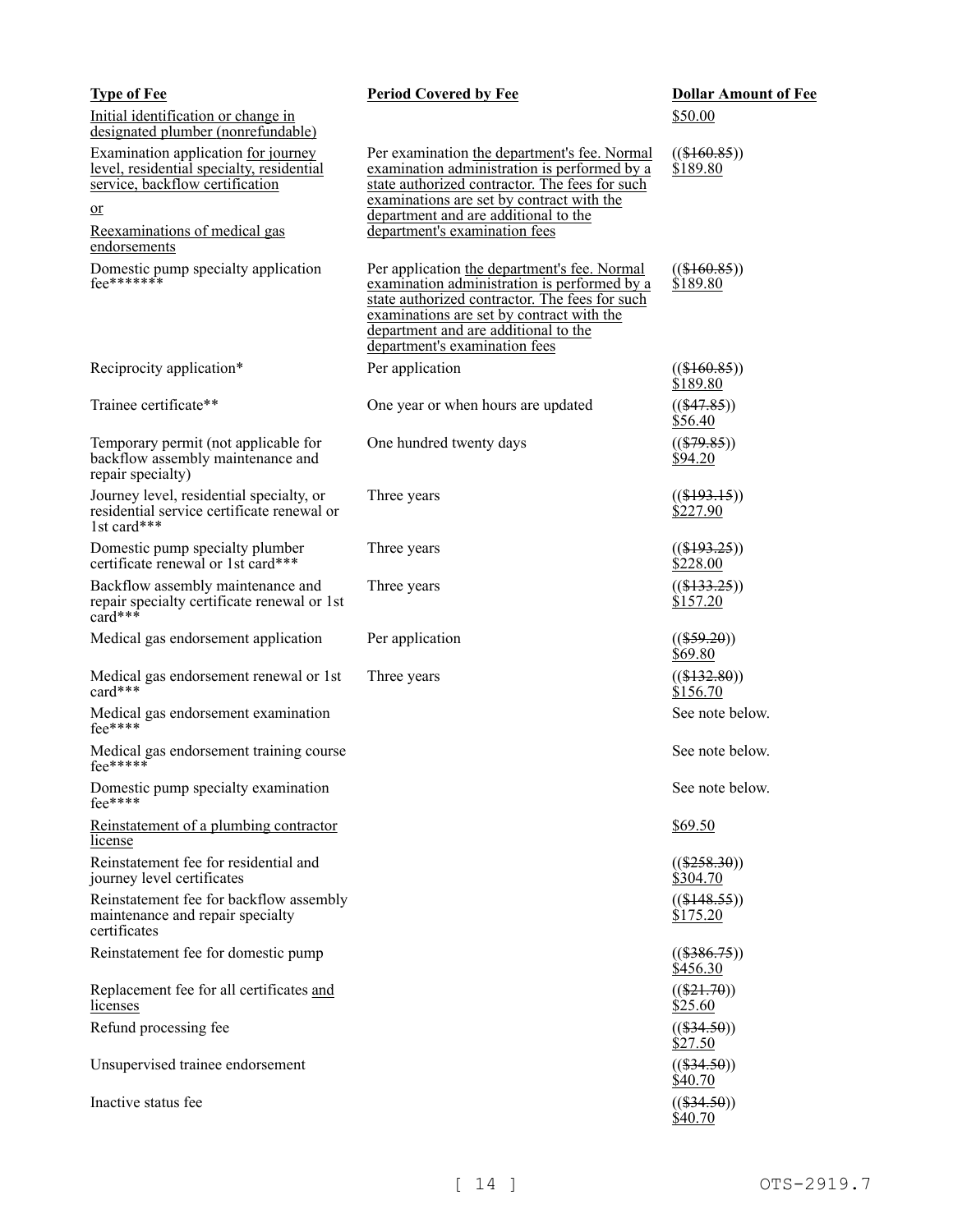| <b>Type of Fee</b>                                                                                                                                                        | <b>Period Covered by Fee</b> | <b>Dollar Amount of Fee</b>                                                                                 |
|---------------------------------------------------------------------------------------------------------------------------------------------------------------------------|------------------------------|-------------------------------------------------------------------------------------------------------------|
| Certified letter fee/verification of<br>licensure                                                                                                                         |                              | $((\$34.50))$<br>\$40.70                                                                                    |
| Required to cover the costs for the<br>service of process in an action against a<br>plumbing contractor, the contractor's<br>bond, or the deposit under RCW<br>18.106.410 |                              | \$55.00                                                                                                     |
| Documents copied from a plumber's,<br>trainee or plumbing contractor file                                                                                                 |                              | $((\$2.10))$ \$2.40 per page<br>maximum copy charge<br>$((\$31.75))$ \$37.40                                |
| Continuing education new course<br>$fee$ ******                                                                                                                           |                              | $((\$209.15))$<br>\$246.70                                                                                  |
| Continuing education renewal course<br>$fee^{******}$                                                                                                                     |                              | $((\$104.40))$<br>\$123.10                                                                                  |
| Continuing education classes provided<br>by the department                                                                                                                |                              | $((\$12.70))$ \$14.90 per<br>continuing education training<br>hour                                          |
|                                                                                                                                                                           |                              | $((\$8.45))$ \$9.90 per continuing<br>education training hour for<br>correspondence and internet<br>courses |

- \* Reciprocity application is only allowed for applicants that are applying work experience toward certification that was obtained in state(s) with which the department has a reciprocity agreement. The reciprocity application is valid for one year.
- \*\* The trainee certificate will expire one year from the date of issuance and must be renewed on or before the date of expiration. Trainee update fee required when hours are submitted outside of renewal period.
- \*\*\* This fee applies to either the original issuance or a renewal of a certificate. If you have passed the plumbers certificate of competency examination or the medical gas piping installer endorsement examination and paid the certificate fee, you will be issued a plumber certificate of competency or a medical gas endorsement that will expire on your birth date. The ((two-year)) three-year renewal of a Medical Gas Piping Installer Endorsement must include a continuity affidavit verifying that brazing
- work has been performed every six months during the renewal cycle. \*\*\*\* This fee is paid directly to a nationally recognized testing agency under contract with the department. It covers the cost of preparing and administering the written competency examination and the materials necessary to conduct the practical competency examination required for the medical gas piping system installers endorsement or the domestic pump or pump and irrigation examination. **This fee is not paid to the department.**
- \*\*\*\*\* This fee is paid directly to a training course provider approved by the department, in consultation with the state advisory board of plumbers. It covers the cost of providing training courses required for the medical gas piping system installer endorsement. **This fee is not paid to the department.**

\*\*\*\*\*\* This fee is for a three-year period or code cycle.

\*\*\*\*\*\*\* The domestic pump specialty application is valid for one year.

AMENDATORY SECTION (Amending WSR 98-13-126, filed 6/17/98, effective 7/20/98)

**WAC 296-400A-110 ((Does previous)) How does work experience count toward my trainee certificate?** If your work experience was in plumbing construction in Washington state, you will be given credit for all verifiable hours that are properly submitted on the department's approved form. Plumber trainee hours accumulated in the state of Washington will be credited only if an active Washington state trainee card was in place when the work occurred. (Refer to the definition of "plumbing" in WAC 296-400A-005.)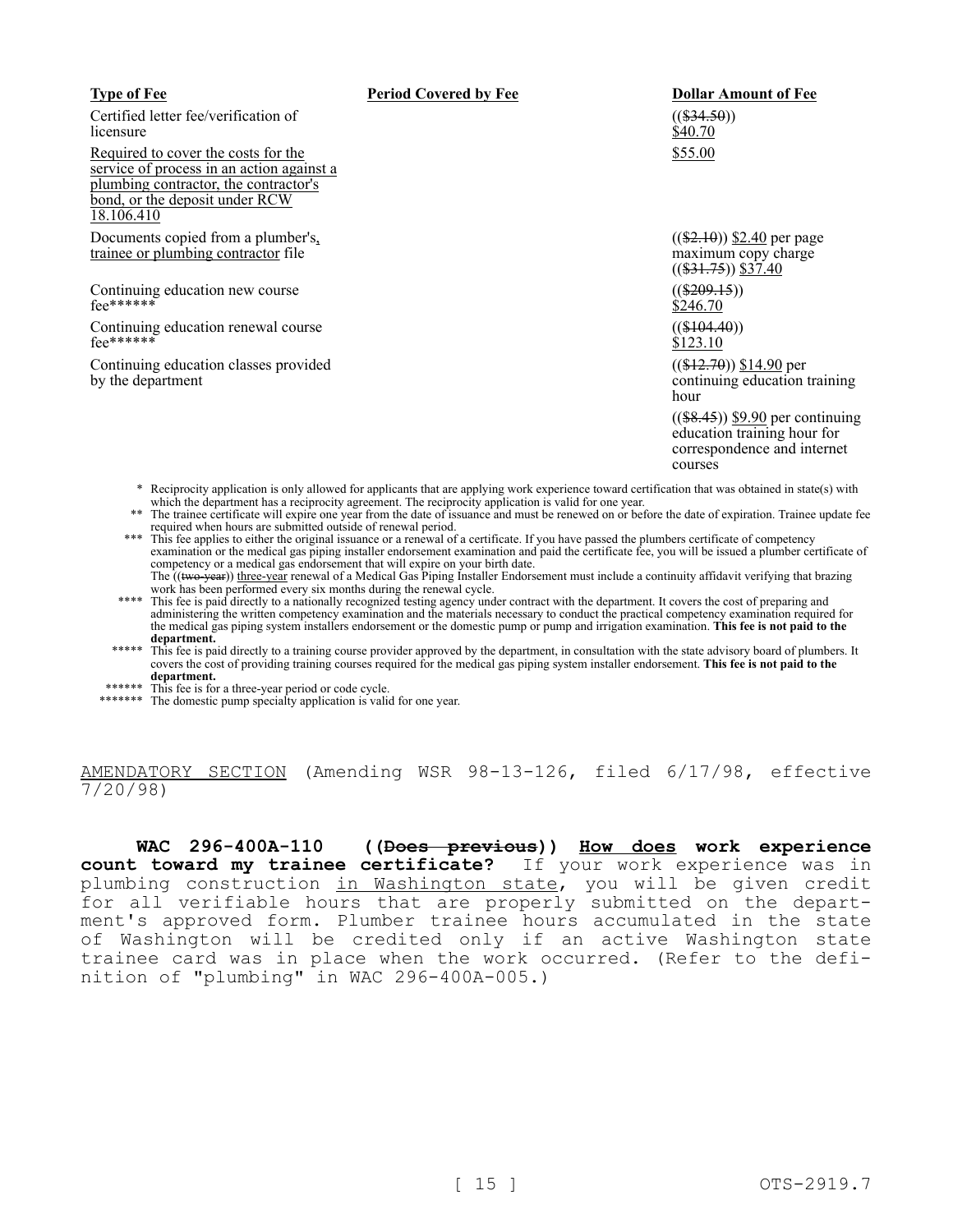AMENDATORY SECTION (Amending WSR 20-16-141, filed 8/4/20, effective 8/4/20)

# **WAC 296-400A-120 What do I need to know about plumber trainee certificates?** General.

(1) **Journey level and specialty plumber original trainee certificates:**

 The department will issue an original trainee certificate when the trainee applicant submits a complete trainee certificate application including:

(a) Date of birth, mailing address, Social Security number; and

(b) All appropriate fees as listed in WAC 296-400A-045.

(c) If an individual has previously held a plumbing trainee certificate, then that individual is not eligible for a subsequent original trainee certificate.

(d) All applicants for a plumbing trainee certificate must be at least sixteen years of age and must follow requirements as defined in WAC 296-125-030.

(2) Renewal.

(a) The department issues separate trainee certificates once a year.

(b) The plumbing trainee may not apply for renewal more than ninety days prior to the expiration date. Plumber trainee certificates are valid for one year.

(c) All applicants for trainee certificate of renewal must:

(i) Submit a complete renewal application;

(ii) Pay all appropriate fees; and

(iii) Completed the continuing education requirements described in chapter 296-400A WAC. Backflow trainees are exempt from continuing education requirements.

(d) If an individual files inaccurate or false evidence of continuing education information when renewing a plumbing trainee certificate, the individual's certificate may be suspended or revoked.

(e) An individual who has not completed the required hours of continuing education can renew a trainee certificate; however, the training certificate will be placed in an inactive status. The inactive training certificate will be returned to active status upon validation by the department of the required continuing education.

(f) If continuing education hours have not been met, trainee certificates will become expired/inactive and any plumbing work experience obtained by the trainee in expired/inactive status will not be credited.

(g) An individual may not renew a revoked trainee certificate.

(h) Apprentices registered in an approved program according to chapter 49.04 RCW who are obtaining classroom training consistent with the continuing education requirements under chapter 18.106 RCW and this chapter, as approved by the department, are deemed to have met the continuing education requirements necessary to renew a trainee certificate. Included under this exemption are active trainees that are not in the formal approved program according to chapter 49.04 RCW but are attending all hours of required classroom training along with the apprentices and meeting the work experience as required under chapter 18.106 RCW and this chapter. The plumber craft training school will be required to supply the department the necessary documentation to prove there was full hourly attendance of these trainees as is required of the apprentices while they attend the classroom training.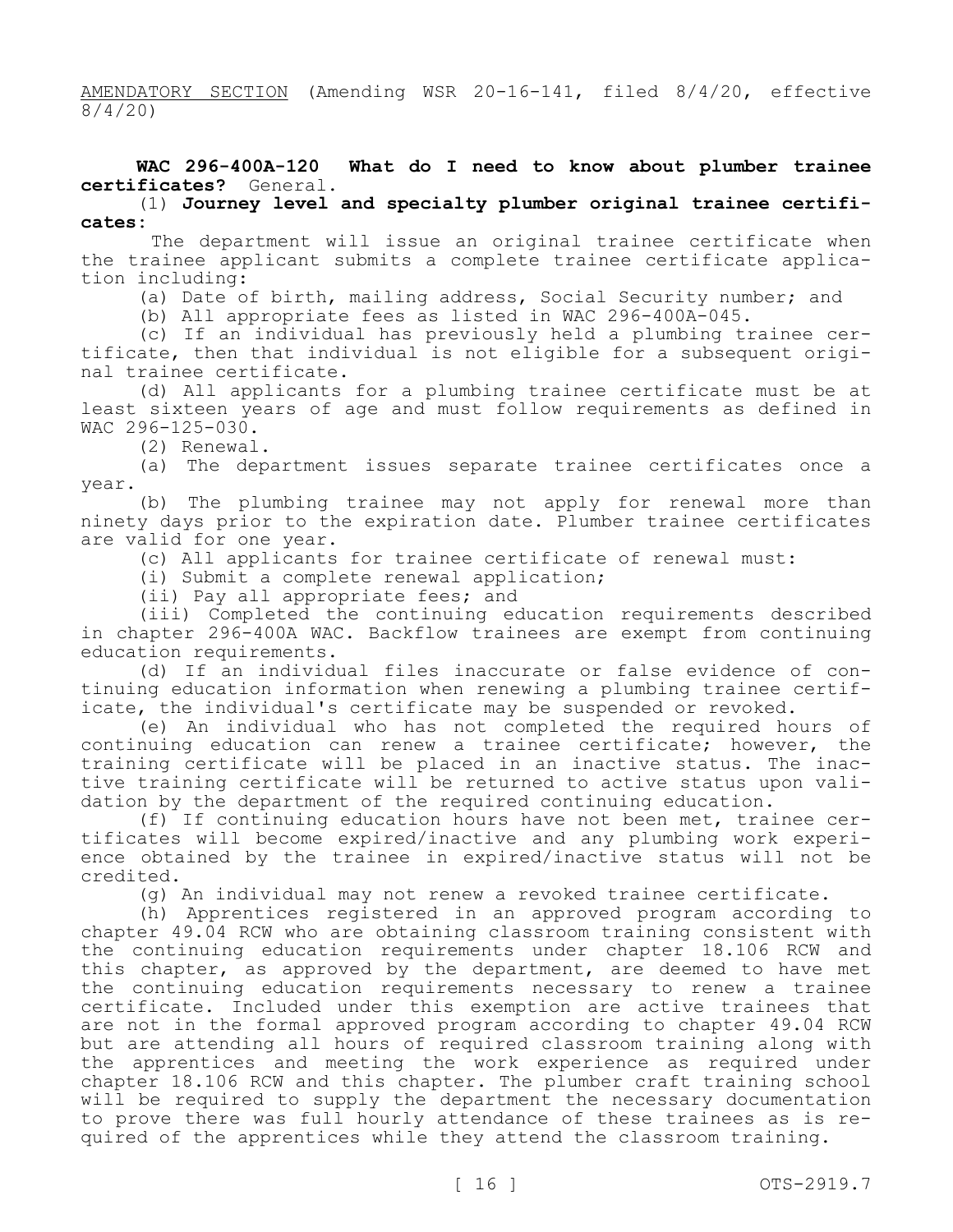(i) The trainee will not be issued a renewal or reinstated training certificate if the individual owes the department money as a result of an outstanding final judgment.

(3) Ratio/supervision.

(a) Commercial/residential.

(i) A certified residential specialty plumber, residential service plumber, or domestic pump specialty plumber working on a commercial job site may work as a journey level trainee only if they have a current trainee certificate on their person while performing commercial plumbing work.

(ii) On a job site, the ratio of certified plumbers to plumb $er((s))$  trainees must be:

(A) ((One residential specialty plumber or journey level working on a residential plumbing job site may supervise no more than three trainees. Supervision must be a minimum of seventy-five percent of the time spent on each and every job site.

(B) One journey level plumber working on a commercial job site may supervise no more than one trainee or one residential specialty plumber who holds a current trainee certificate. Supervision must be a minimum of seventy-five percent of the time spent on each and every job site.)) Until December 31, 2025:

(I) No more than three trainees working on any one residential structure job site for every certified specialty plumber or journey level plumber working as a specialty plumber;

(II) No more than one trainee working on any one job site for every certified journey level plumber working as a journey level plumber; and

(III) No more than one trainee working on any one job site for every certified residential service.

(B) After December 31, 2025, no more than two trainees may work on any residential structure job site for every certified specialty plumber or journey level plumber working as a specialty plumber.

(iii) Supervision must be a minimum of seventy-five percent of the time spent on each and every job site.

(b) Domestic pump.

One appropriate domestic pump specialty plumber or one journey level plumber working on a domestic pump system may supervise no more than three trainees, after December 31, 2025, no more than two trainees can be supervised. Supervision must be a minimum of seventy-five percent of the time spent on each and every job site.

(c) Medical gas.

A plumber trainee or specialty plumber who has a current trainee certificate with the state of Washington and has successfully completed or is enrolled in an approved medical gas piping installer training course may work on medical gas piping systems. Work may only occur when there is direct supervision by an active Washington state certified journey level plumber with an active medical gas piping installer endorsement issued by the department. Supervision must be one hundred percent of the time spent on each and every job site on a one-to-one ratio.

(d) Backflow.

A backflow specialty plumber, a journey level plumber on a commercial job site, or a residential specialty plumber on a residential job site must supervise one backflow trainee to perform maintenance and repair work on every backflow assembly on potable water systems inside every commercial or residential building. The ratio must be one to one for one hundred percent of the time on each and every job site.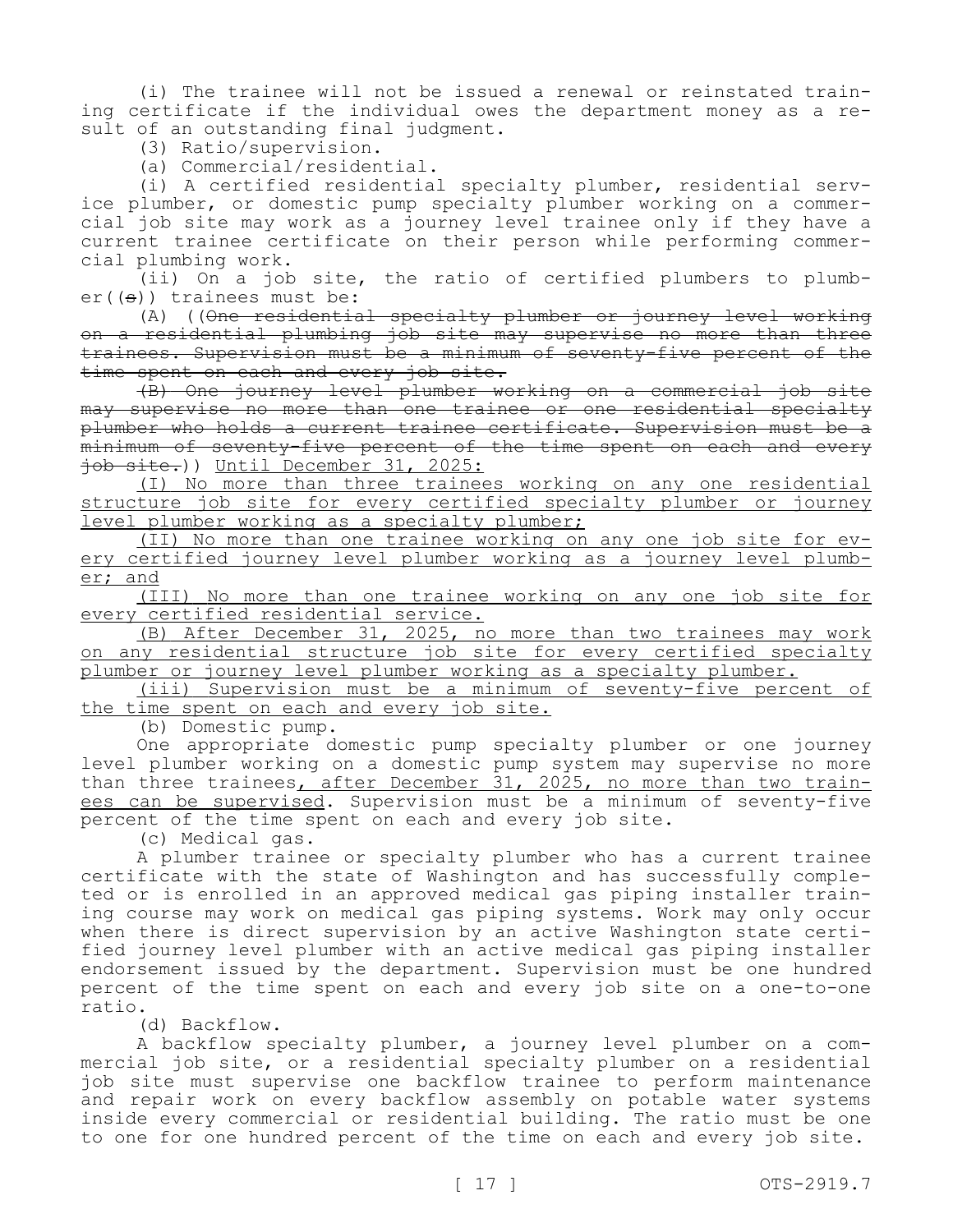(4) Affidavits of experience.

(a) At the time of renewal, the holder must provide the department with an accurate list of the holder's employers in the plumbing construction industry for the previous annual period. The individual must submit a completed, signed, and notarized affidavit(s) of experience. The affidavit of experience must accurately attest to:

(i) The plumbing installation work performed for each employer the individual worked for in the plumbing trade during the previous period;

(ii) The correct plumbing category the individual worked in; and

(iii) The actual number of hours worked in each category, worked under the proper supervision of a Washington certified journey level plumber, certified domestic pump specialty plumber, or residential specialty plumber.

(b) The trainee should ask each employer and/or apprenticeshiptraining director for an accurately completed, signed, and notarized affidavit of experience for the previous certification period. The employer(s) or apprenticeship training director(s) must provide the previous period's affidavit of experience to the individual within twenty days of the request.

(c)  $((If))$  Plumbing hours for previous ((period are not)) years are to be submitted within ((the)) thirty days after ((renewing a)) the renewal date of the plumbing training certificate( $(\tau)$ ); failure to submit within thirty days is a violation of chapter 18.106 RCW. The individual may not receive credit for these previous ((period)) plumbing hours and will result in nonrenewal of the trainee certificate and subject to an infraction under RCW 18.106.320. See RCW 18.106.070(2).

(d) Trainee hours will not be credited if the trainee owes outstanding penalties for violations of this chapter.

(e) Trainee hours will not be credited during periods of time when the trainee card is expired or inactive.

AMENDATORY SECTION (Amending WSR 20-16-141, filed 8/4/20, effective 8/4/20)

**WAC 296-400A-121 What do I need to know about trainee experience and plumber examination requirements for the journey level and specialty plumber?** (1) You may take the journey level examination after completing 8,000 hours and not less than four years of documented training which must include 4,000 hours of commercial plumbing experience under direct supervision of a certified journey level plumber.

(2) You may take the residential specialty plumber examination after completing 6,000 hours and not less than three years of documented training under direct supervision of a certified residential specialty or journey level plumber.

(3) You may take the residential service plumbing examination after completing 4,000 hours and not less than two years of documented training. The first year and 2,000 hours of supervision must be under direct supervision of a certified journey level or residential specialty plumber. The second year and 2,000 hours of trainee could be under a residential service plumber.

(4) For domestic pump specialty plumbers:

(a) To be eligible for a limited volume domestic pump specialty plumbers examination defined by RCW 18.106.010 (14)(c), the trainee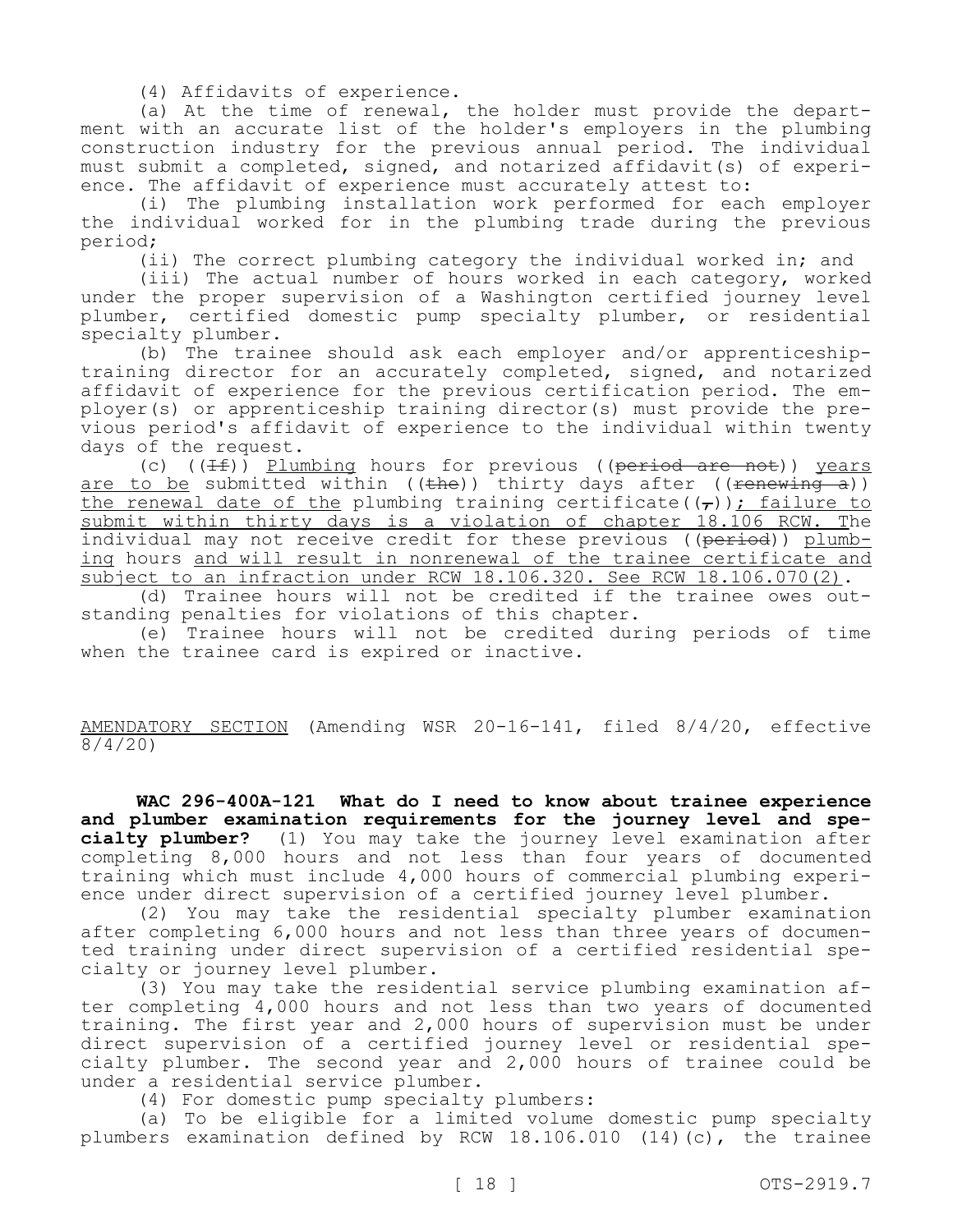must complete one year and 2,000 hours practical experience working under the direct supervision of a certified limited volume domestic pump specialty plumber, a certified unrestricted domestic pump specialty plumber, or a journey level plumber on pumping systems not exceeding one hundred gallons per minute. The experience may be obtained at the same time the individual is meeting the experience required by RCW 19.28.191, or equivalent experience may be accepted as determined by rule by the department in consultation with the advisory board. Restricted domestic pump specialty trainees who have completed at least 720 hours of on-the-job training and passed the competency examination required by WAC 296-400A-020 may work unsupervised for the remainder of the time required for work experience to become a restricted domestic pump specialty plumber.

(b) To be eligible for an unrestricted domestic pump specialty plumbers examination defined by RCW 18.106.010 (14)(c), the trainee must complete 4,000 hours but not less than two years, of practical experience working under the direct supervision of a certified unrestricted domestic pump specialty plumber or a journey level plumber on pumping systems. The experience may be obtained at the same time the individual is meeting the experience required by RCW 19.28.191 or equivalent experience may be accepted as determined by rule by the department in consultation with the advisory board.

(5) To be eligible for a backflow assembly maintenance and repair specialty examination, the trainee must furnish written evidence that they have a valid backflow assembly tester certification administered and enforced by the department of health.

(6) Individuals are required to complete 16 hours of continuing education with a minimum of 4 hours of industry related electrical training prior to testing for journey level, domestic pump, or residential specialty plumber certification.

(7) ((Effective January 1, 2005, all plumber trainees will be required to meet the current hour requirements to test.

(8))) **Apprentice/trade school endorsement requirements**. An individual who has a current journey level plumber, domestic pump specialty plumber, or residential specialty plumber trainee certificate and who has successfully completed or is currently enrolled in an approved apprenticeship program or in a technical school program in the plumbing construction trade in a school approved by the work force training and education coordinating board, may work without direct on-site supervision during the last six months of meeting the practical experience requirements of this chapter.

(a) In order to work without direct on-site supervision applicable to the type (residential or journey level) of training hours for which certification is being sought by the individual, this individual must obtain an apprentice/trade school trainee endorsement by submitting the applicable forms provided by the department and paying the applicable fees.

(b) This individual may work without direct on-site supervision until he or she receives the remaining hours required ( $t$  be eligible)) to take the applicable examination.

(c) This individual may not supervise trainees. (See RCW 18.106.070.)

(((9))) (8) **Any applicant** who fails an examination will be required to wait at least until the next scheduled examination date and location and work under the direct supervision of a certified plumber while holding an active trainee card, until they have passed the exam and their certificate of competency has been issued. Examinations are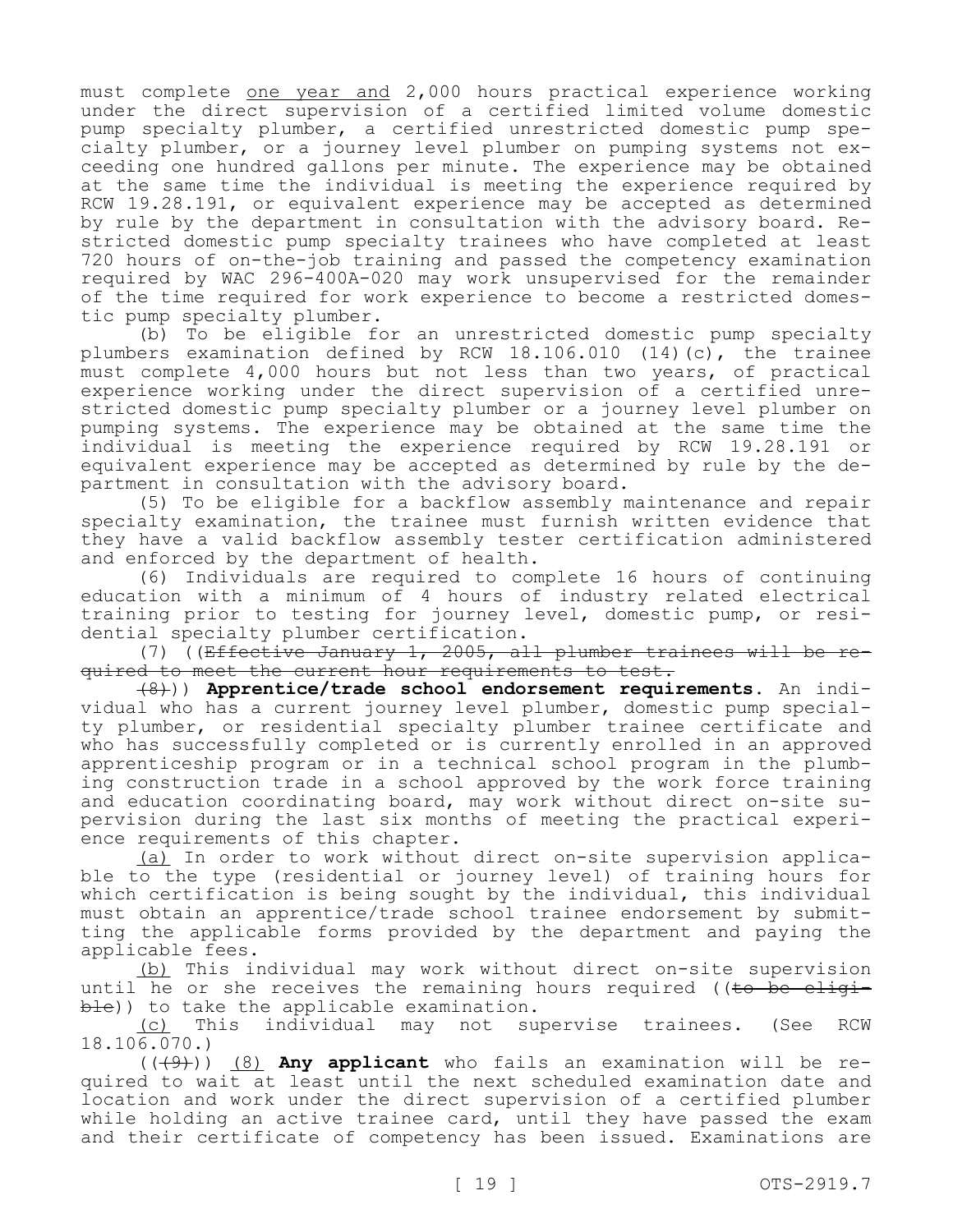held the first Thursday of every month, unless that date falls on a holiday. Applications must be submitted and received by the plumbing certification program office two weeks before the next scheduled date.

 $((+10))$  (9) Failure to reschedule or appear on the scheduled exam date will result in forfeiture of the examination fee.

AMENDATORY SECTION (Amending WSR 09-10-080, filed 5/5/09, effective 6/5/09)

**WAC 296-400A-130 What if I make a false statement or a material misrepresentation on an application, an employment report or a trainee certificate?** (1) A person making a false statement or material misrepresentation on an application, statement of hours, or signed statement to the department may be referred to the county prosecutor for criminal prosecution. The department may also file a civil action under chapter 18.106 RCW and may revoke or suspend a certificate under chapter 18.106 RCW.

(2) The department may file a civil action under chapter 18.106 RCW and may revoke or suspend a certificate of competency under chapter 18.106 RCW for inaccurate or false reporting of continuing education hours.

(3) If the department determines that a course sponsor has issued an inaccurate or incomplete course application or attendance/completion roster, the department may suspend or revoke the course approval and deny future approval of a continuing education course(s) by the course sponsor.

(4) The department may file a civil action under chapter 18.106 RCW against both the trainee and the plumbing contractor, apprentice training director, or other entity verifying the training hours and may subtract the falsified hours of employment from a trainee's total hours if the department determines a false statement or material misrepresentation has been made in an affidavit of experience.

AMENDATORY SECTION (Amending WSR 04-12-046, filed 5/28/04, effective 6/30/04)

**WAC 296-400A-150 May the department audit the records of a plumbing contractor?** Yes, for any reason ((such as)), but not limited to: Dispatching, ratio, supervision, excessive hours, and certification. The department may audit the records of plumbing contractors as authorized under RCW 18.106.320 when the department has reason to believe that a violation of the plumbing certification laws has occurred.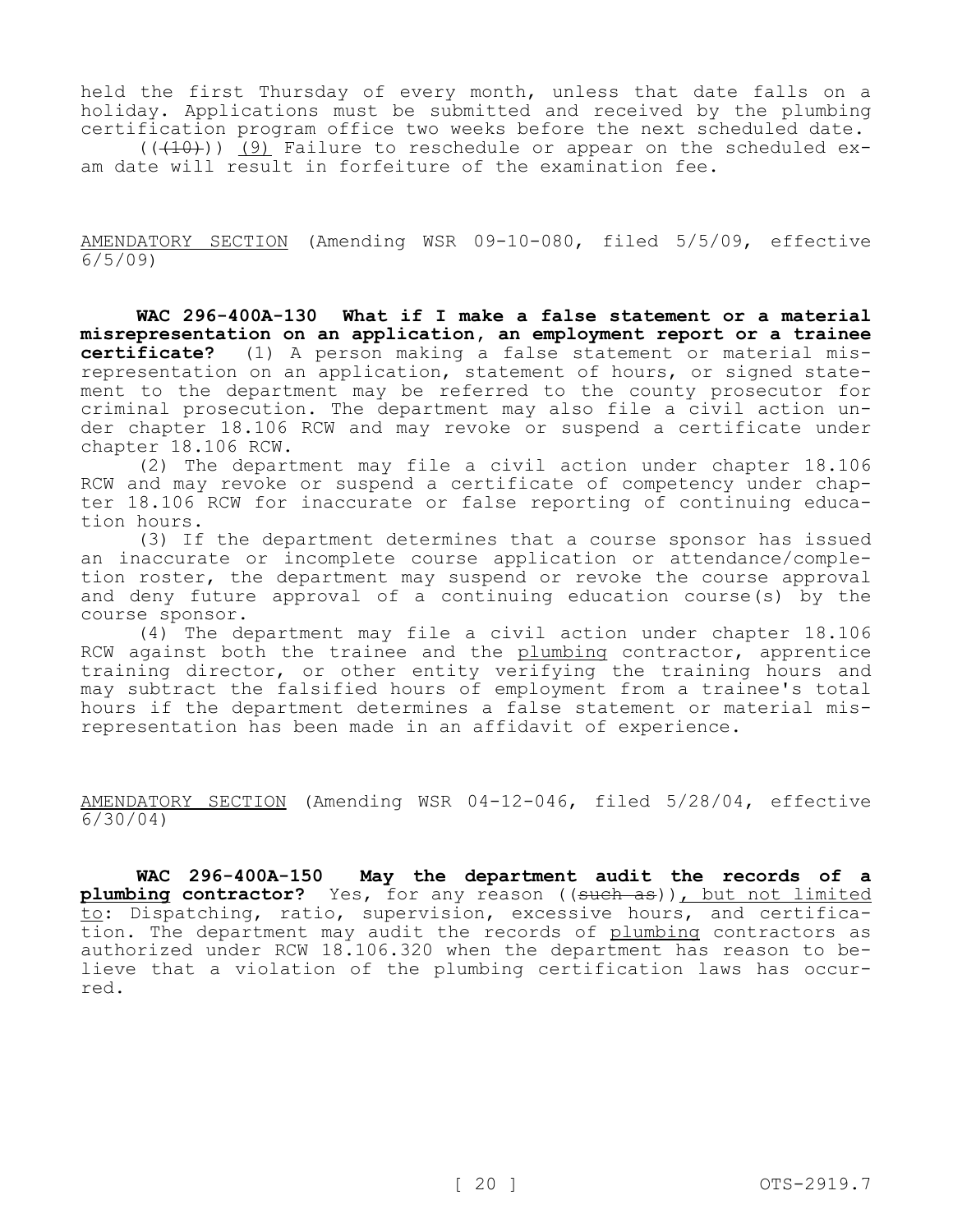AMENDATORY SECTION (Amending WSR 09-10-080, filed 5/5/09, effective 6/5/09)

**WAC 296-400A-155 What records must every plumbing contractor keep for quarterly reporting and audits of trainee hours.** (1) The department, under RCW 18.106.320, may audit the employment records of the plumbing contractor or employer who verified the plumbing trainee hours.

(2) Every contractor must keep a record of trainee employment so the department may obtain the necessary information to verify plumbing trainee work experience.

(a) The plumbing contractor must keep the records of jobs performed for  $((\overline{a}))$  at least  $((\overline{five}))$  three years.

(b) Upon request, these records must be made available to the department for inspection within seven business days.

(3) The plumbing contractor must maintain (( $t$ ime cards or simi- $\exists$ ar)) records to verify:

(a) The number of hours the trainee worked as a supervised trainee by category $((-))$ ;

(b) The type of plumbing work the trainee performed (e.g., commercial or residential).

(4) Any information obtained from the trainee's plumbing contractor ((or employer)) during the audit under the provisions of RCW 18.106.320 is confidential and is not open to public inspection under chapter 42.17 RCW.

(5) The department's audit may include, but will not be limited to, the following:

(a) An audit to determine whether the trainee and supervising plumber were employed by the same plumbing contractor ((or employer)) during the period for which the hours were submitted, the actual number of hours the trainee worked, and the category of plumbing work performed; and

(b) An audit covering a specific time period and examination of a plumbing contractor's (( $\theta$ <del>r employer's</del>)) books and records which may include their reporting of the trainee's payroll hours required for industrial insurance, employment security or prevailing wage purposes.

#### NEW SECTION

**WAC 296-400A-165 Is a city, town, or county required to verify a plumbing contractor license number?** Before issuing a plumbing permit, a city, town, or county must verify the licensure of the plumbing contractor applying for the permit.

#### NEW SECTION

**WAC 296-400A-170 How does a city, town, or county verify a plumbing contractor's license?** A city, town, or county may verify a plumbing contractor's license by checking the department's contractor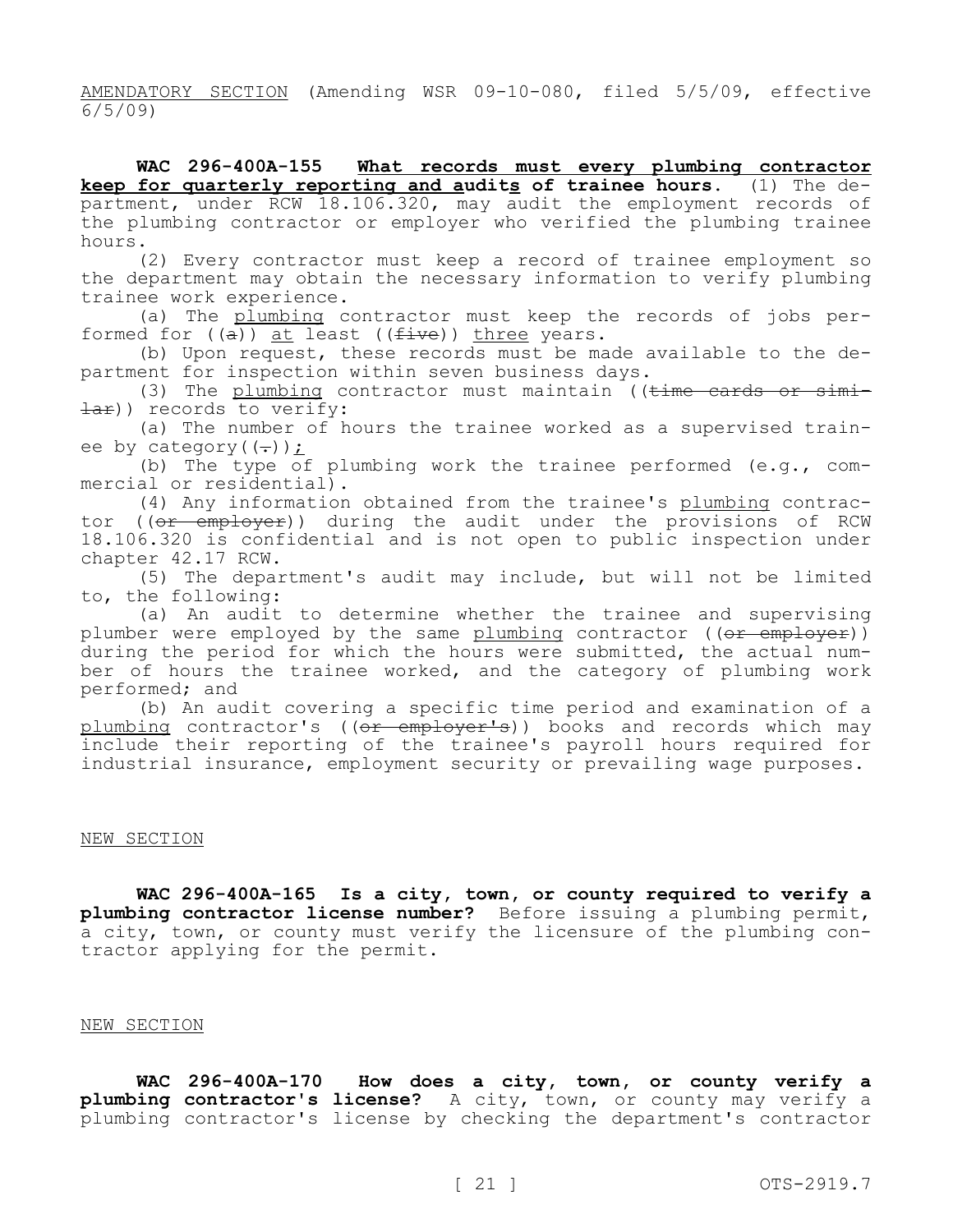registration internet website or by calling the department to confirm that the plumbing contractor is licensed.

### NEW SECTION

**WAC 296-400A-175 Who is liable when a city, town, or county fails to verify a plumbing contractor's license?** The city, town, or county that issues a building permit without verifying the contractor's registration may be liable for a maximum penalty amount of five thousand dollars. See RCW 18.106.440(1).

AMENDATORY SECTION (Amending WSR 20-16-141, filed 8/4/20, effective 8/4/20)

**WAC 296-400A-300 What procedures does the department follow when issuing a notice of infraction?** (1) If an authorized representative of the department determines that an individual<u>, employer, contractor,</u> or plumbing contractor has violated plumber certification requirements, including medical gas piping installer endorsement requirements, and plumbing licensing requirements, the department must issue a notice of infraction describing the reasons for the infraction.

(2) For plumber certification violations, the department may issue a notice of infraction to:

(a) An individual who is plumbing without a current plumber certificate; and

(b) The plumbing contractor or employer of the individual who is plumbing without a current plumber certificate; and

(c) The plumbing contractor or employer's authorizing agent or foreman that made the work assignment to the individual who is plumbing without a current plumber certificate; and

(d) An individual for not having their department issued certification card and governmental issued photo identification in their possession and not visibly wearing their certification on the job site.

(3) For medical gas piping installer endorsement violations, the department may issue a notice of infraction to:

(a) An individual who is installing medical gas piping systems without a current plumber certificate and a current medical gas piping installer endorsement; and

(b) The plumbing contractor or employer of the individual who is installing medical gas piping systems without a current plumber certificate and a current medical gas piping installer endorsement; and

(c) The plumbing contractor or employer's authorizing agent or foreman that made the work assignment to the individual who is installing medical gas piping systems without a current plumber certificate and a current medical gas piping installer endorsement; and

(d) An individual for not having their department issued certification card and governmental issued photo identification in their possession and not visibly wearing their certification on the job site.

(4) The department may issue an infraction to ((a)) an individual, employer, contractor, or plumbing contractor advertising or performing work and is not properly licensed under this chapter or chap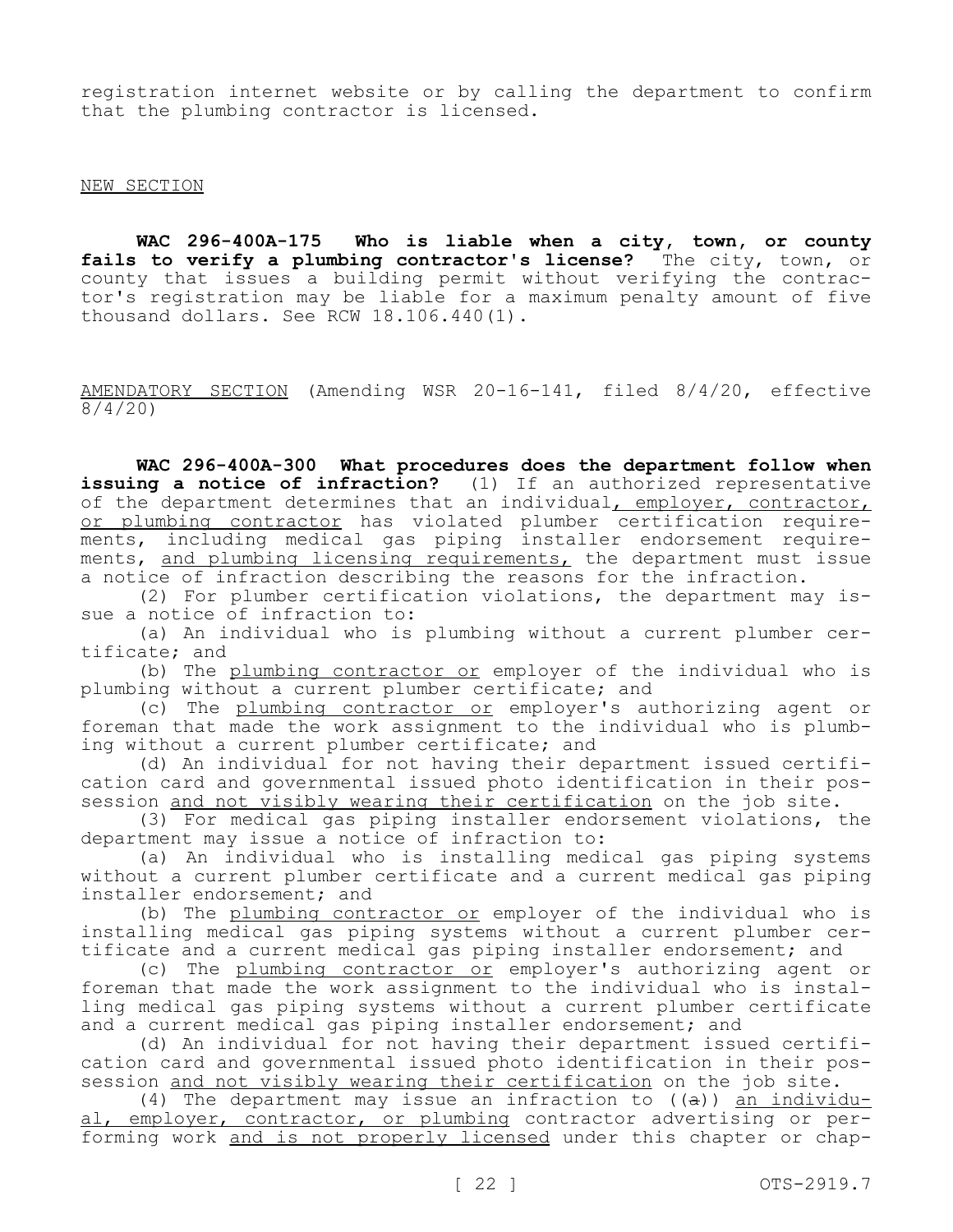ter ((18.27 RCW who is not properly registered under chapter 18.27)) 18.106 RCW.

(5) An individual, employer, contractor, or plumbing contractor may appeal a notice of infraction by complying with the appropriate provisions of RCW 18.106.220.

(6) If good cause is shown, the director may waive, reduce or suspend any monetary penalties resulting from the infraction.

(7) Any monetary penalties collected under this chapter, must be deposited in the plumbing certificate fund.

(8) The notice shall be accompanied by a certified check for two hundred dollars. The check shall be returned to the assessed party if the decision of the department is not sustained by the administrative law judge (ALJ). If the ALJ sustains the decision of the department, the amount of the check shall be applied by the department.

AMENDATORY SECTION (Amending WSR 20-16-141, filed 8/4/20, effective 8/4/20)

**WAC 296-400A-400 What are the monetary penalties for violating certification requirements?** (1) A person cited for an infraction under chapter 18.106 RCW or this chapter will be assessed a monetary penalty based upon the following schedule:

(a) Individual or dispatcher

| First Infraction                          | \$100.00                    |
|-------------------------------------------|-----------------------------|
| Second Infraction                         | \$200.00                    |
| Third Infraction                          | \$500.00                    |
| Fourth Infraction                         | \$1,000.00                  |
| Fifth Infraction                          | \$2,000.00                  |
| Sixth Infraction                          | \$4,000.00                  |
| Seventh and each<br>additional infraction | Not more than<br>\$5,000.00 |

(b) Contractor, employer, or plumbing contractor

| First Infraction                        | \$500.00                    |
|-----------------------------------------|-----------------------------|
| Second Infraction                       | \$1,000.00                  |
| Third Infraction                        | \$2,000.00                  |
| Fourth Infraction                       | \$4,000.00                  |
| Fifth and each additional<br>infraction | Not more than<br>\$5,000.00 |

(2) Each day a person is in violation is considered a separate infraction.

(3) Each job site at which a person is in violation is considered a separate infraction.

(4) A warning may be issued for first-time violation of chapter 18.106 RCW and this chapter ((may be issued)) to only individuals or  $employees$  and only once ((to an individual)). Second or additional violations must be assessed a monetary penalty based on the escalating schedule; starting with the first infraction penalty amount under individual or dispatcher.